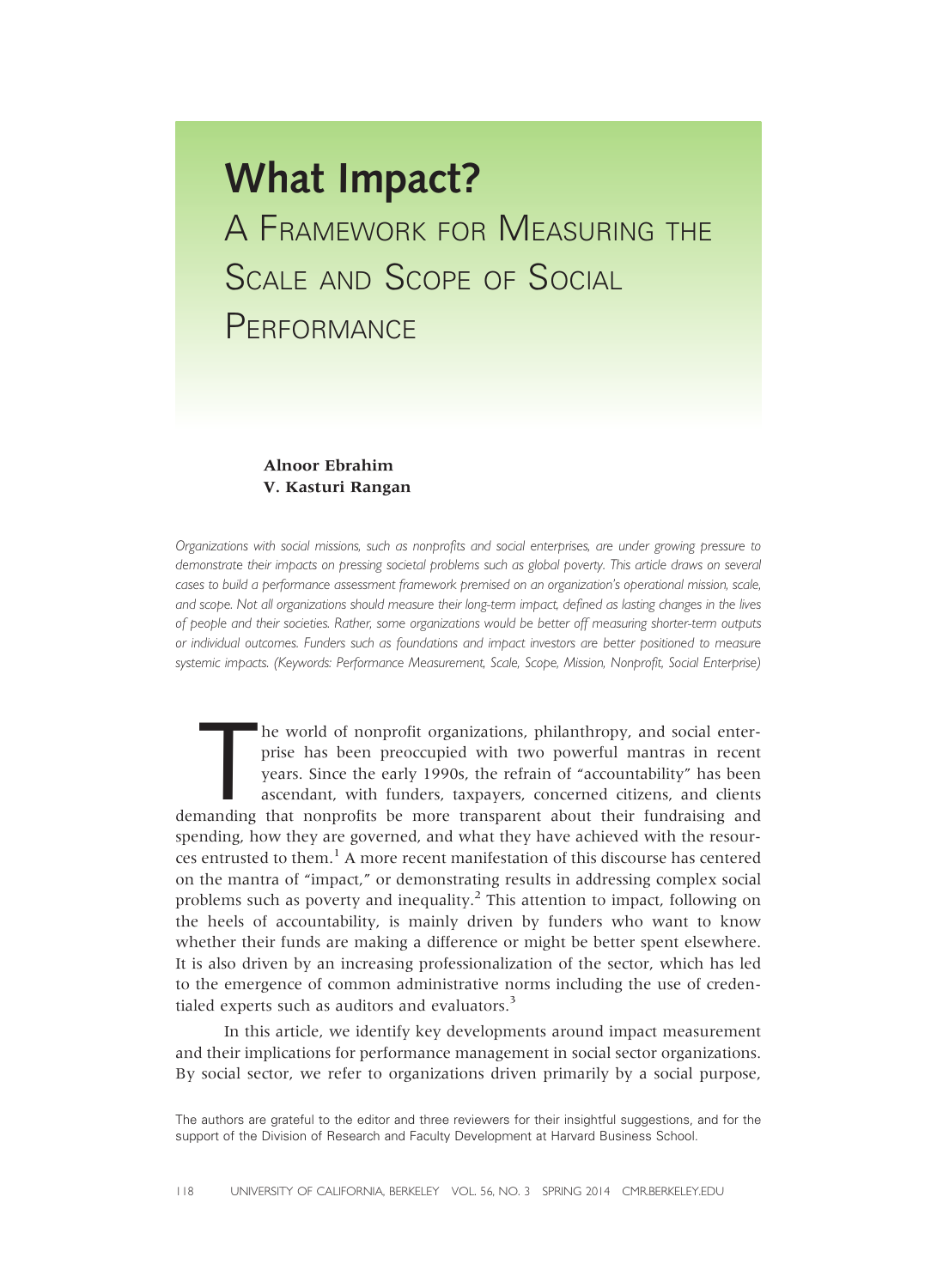Alnoor Ebrahim is an Associate Professor in the Social Enterprise Initiative at Harvard Business School. <aebrahim@hbs.edu>

V. Kasturi Rangan is Co-chair of the Social Enterprise Initiative at Harvard Business School, where he is the Malcolm P. McNair Professor of Marketing. <vrangan@hbs.edu>

such as nonprofit or nongovernmental organizations and social enterprises. We offer a framework for determining which kinds of measures are appropriate, as driven by the mission and goals of the organization. Our normative argument is that it is not feasible, or even desirable, for all organizations to develop metrics at all levels of a results chain, from immediate outputs to long-

term societal impacts. The more important challenge is one of alignment: designing metrics and measurement systems to support the achievement of well-defined mission objectives. Measurement efforts extending beyond this frame are a distraction from the operational work of the organization. Often, it is the funder, who sits at a higher level in the social sector ecosystem, that will have a broader and more integrative perspective on how the work of several implementing organizations fits together to advance systemic goals. Such impact is better measured at the funder level, leaving the individual organizations to do what they do best—focus on their more specific missions.

### The Current State of Social Performance Measurement

Much of the literature on the topic of performance in the social sector is under-theorized and in need of conceptual framing. As a result, the bulk of the material we cite below is not from academic journals; instead, it is taken directly from practice—from influential think tanks, government agencies, funding organizations, and prominent consulting firms that are shaping the practice of social performance. The academic literature in nonprofit studies, philanthropy, and management lags behind in providing theoretical and analytical insights to this burgeoning field (see Appendix 1 for a summary of the diverse approaches to social performance measurement). Second, because of the vastness and diversity of the social sector, we focus our discussion on organizations working broadly in the field of human services, public benefit, and poverty alleviation. In 2010, there were roughly 300,000 such organizations in the United States alone, accounting for roughly \$500 billion in revenues. We leave out a discussion of organizations primarily engaged in advocacy (such as human rights and environmental policy organizations) or the arts and culture (such as museums, symphonies, and dance companies), where we believe the measurement of performance is even more complex and nuanced.

The most widely advocated set of approaches to social performance measurement involve an assessment of impacts or results, which are broadly labeled as "impact evaluation" and "outcome measurement." Such assessments are often conducted after program implementation is complete and are driven primarily by funders such as foundations and governments: Has the program reduced poverty? Has it improved health outcomes? Has it placed trainees in permanent jobs, and thereby increased their lifetime earnings potential? They involve a range of methodologies drawing on benefit-cost analyses, summative evaluation, and experimental methods such as randomized control trials.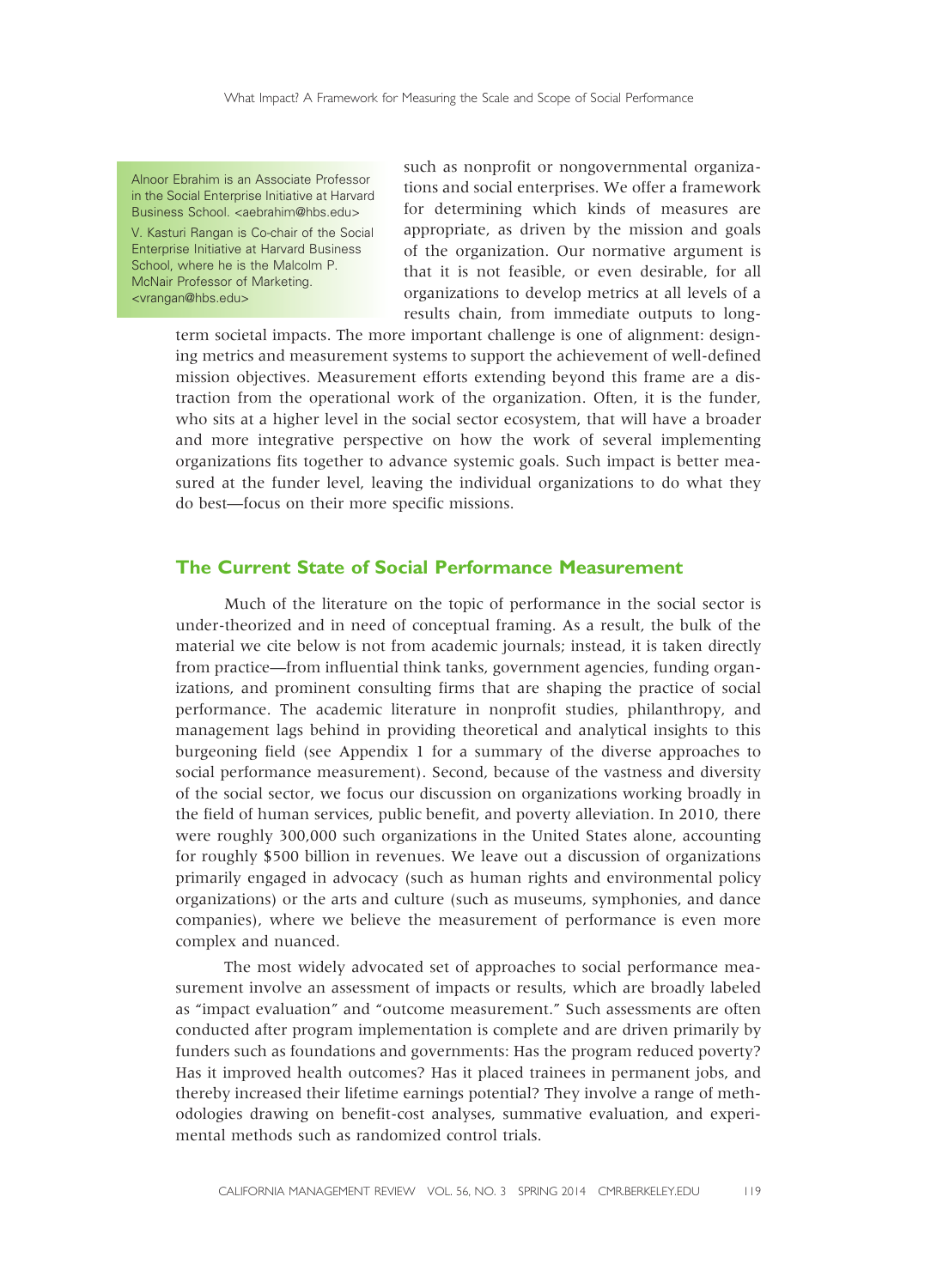The term "impact" has become part of the everyday lexicon of social sector funders in recent years, with frequent references to "high-impact nonprofits" or "impact philanthropy" and "impact on steroids."<sup>4</sup> But the term impact has not been consistently defined. An established literature in international development and evaluation often uses the term to refer to "significant or lasting changes in people's lives, brought about by a given action or series of actions." <sup>5</sup> More recently, impact has also come to be associated with results that target the "root causes" of a social problem.<sup>6</sup> Others use impact more narrowly to refer to an organization's specific and measurable role in affecting a social result (attribution) requiring a counterfactual for assessment.<sup>7</sup> In this article, we distinguish between outcomes and impacts, with the former referring to lasting changes in the lives of individuals and the latter to lasting results achieved at a community or societal level. Attribution remains a challenge regardless of whether one is assessing outcomes or impacts.

Many frameworks for measuring social performance employ a "results chain" or "logic model," which has its roots in the evaluation of programs and projects, and was originally developed for the United States Agency for International Development (USAID) in the late  $1960s$ .<sup>8</sup> Table 1 shows the key components of the basic logic model—inputs, activities, outputs, outcomes, and impacts—and includes examples of the types of measures typically included under each step. Through their adoption and dissemination by program evaluation specialists, logic models have emerged as a primary means through which social sector organizations identify impacts and other performance metrics.

Funding organizations—from philanthropic foundations and governmental agencies to impact investors—increasingly expect the organizations they support to measure their outcomes and impacts. However, the evidence on whether outcome measurement has led to improved performance is mixed. A study of thirty leading U.S. nonprofits found that measurement was useful to the organizations for improving outcomes, particularly when they: set measurable goals linked to mission (rather than trying to measure mission directly); kept measures simple and easy to communicate; and selected measures that created a culture of accountability and common purpose in the organization, thus helping to align the work of disparate units and chapters.<sup>9</sup> The United Way of America, which was one of the first national agencies to ask members of its network to distinguish between outputs and outcomes, showed gains in effectiveness among 391 agencies that it surveyed in 2000. It reported that an overwhelming proportion of its partner organizations found outcome measurement useful for communicating results and identifying effective practices (84-88%), as well as for helping to improve service delivery of programs (76%). However, the results were not all positive: a significant number of agencies reported that implementing outcome measurement has led to a focus on measurable outcomes at the expense of other important results (46%), has overloaded the organization's record-keeping capacity (55%), and that there has remained uncertainty regarding how to make program changes based on identified strengths and weaknesses (42%).<sup>10</sup>

Foundations, too, have a mixed record of using impact assessments and evaluation in their decision making. In an analysis of evaluation methods used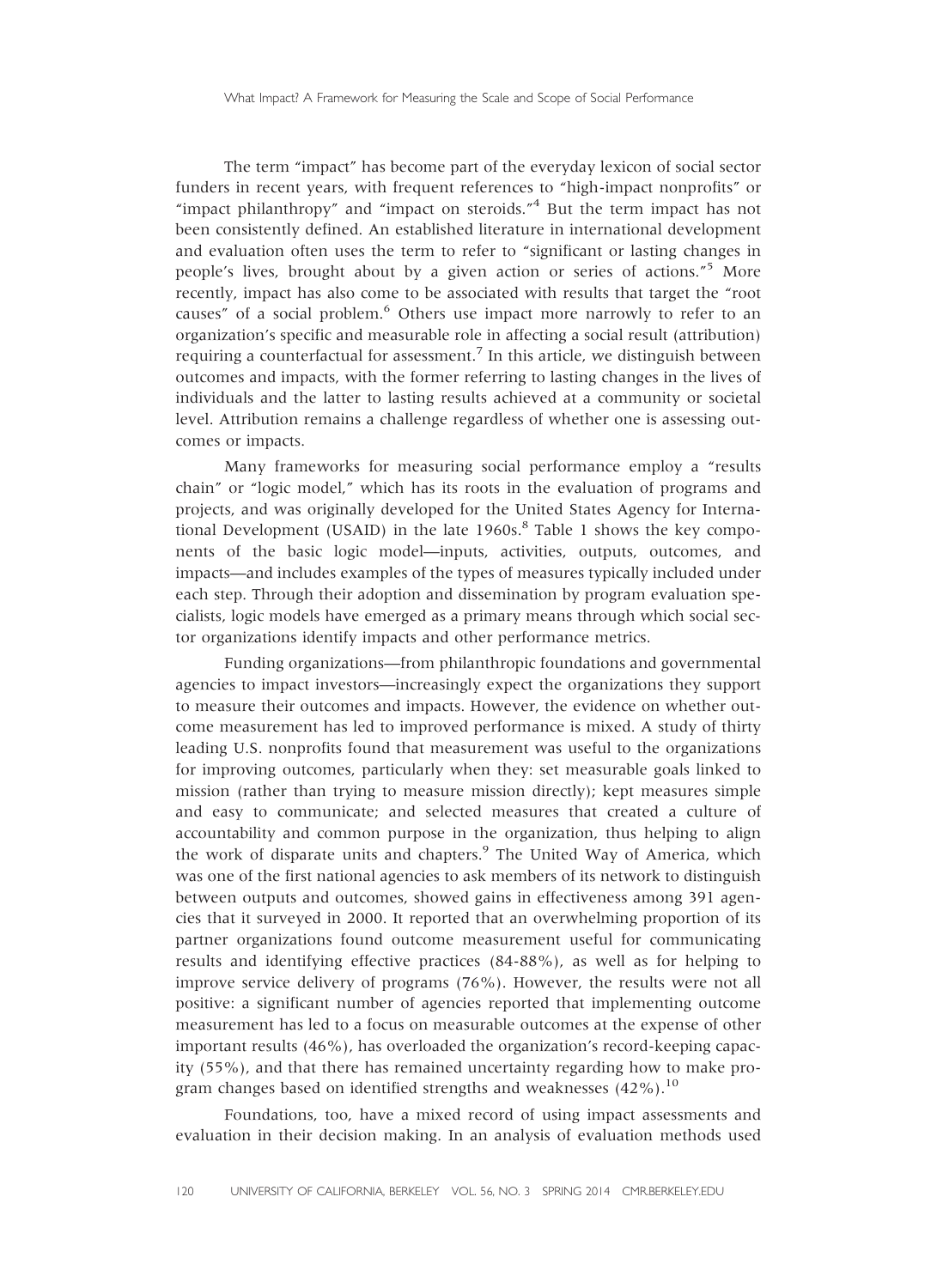TABLE I. Logic Model TABLE  $\blacksquare$  logic Model

| Inputs                                                                 | Activities                                                                                                                                                                 | <b>Outputs</b>                                                                                                    | <b>Outcomes</b>                                                                                                         | Impacts                                                                                                                                                                                |
|------------------------------------------------------------------------|----------------------------------------------------------------------------------------------------------------------------------------------------------------------------|-------------------------------------------------------------------------------------------------------------------|-------------------------------------------------------------------------------------------------------------------------|----------------------------------------------------------------------------------------------------------------------------------------------------------------------------------------|
|                                                                        |                                                                                                                                                                            | Results: immediate                                                                                                | Results: medium- and long-term                                                                                          | Results: effects on root causes,<br>sustained significant change                                                                                                                       |
| mowledge and technical<br>equipment and supplies<br>expertise<br>funds | infrastructure construction,<br>such as food and shelter<br>such as transportation<br>basic needs delivery,<br>service delivery, such<br>as job training and<br>guilasunc. | people trained or educated<br>people fed, housed, or<br>transported to market<br>roads built and goods<br>treated | improved quality of life,<br>(measured for individuals)<br>health, educational<br>increased incomes<br>attainment, etc. | sustained drop in poverty<br>(or obesity, illiteracy, etc.)<br>communities, populations, or<br>improvements in human<br>development indicators<br>imeasured in terms of<br>ecosystems) |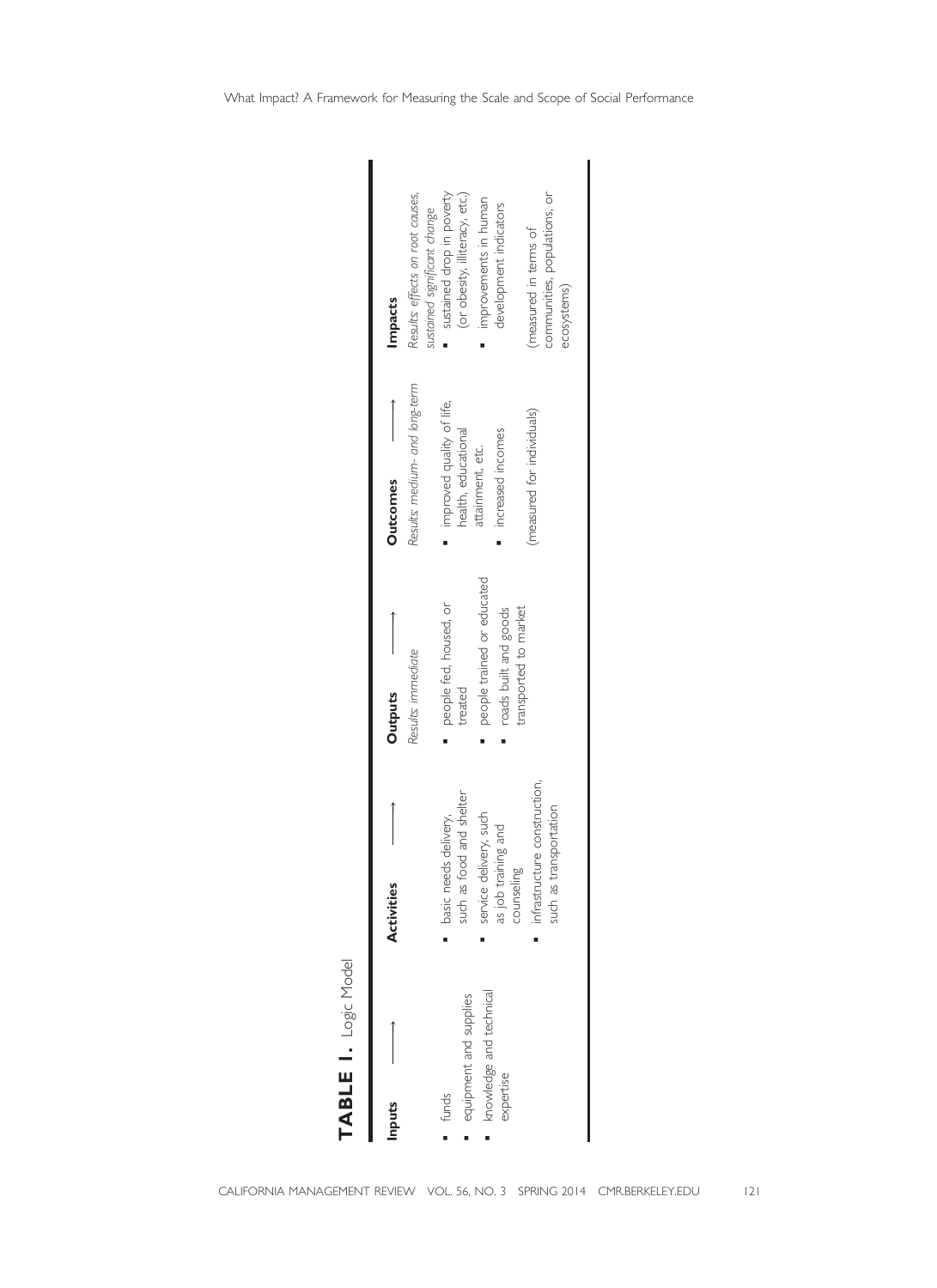by philanthropic foundations over three decades since the early 1970s, nonprofit historian Peter Dobkin Hall has argued that such evaluations lack rigor, and that key decision makers are often indifferent to the findings.<sup>11</sup> Others have suggested that philanthropic giving is often motivated by the expressive interests of donors and not necessarily by evidence of what works and what doesn't.<sup>12</sup> Many foundations continue to struggle with how to integrate a range of measurement approaches into their decision making. A 2007 survey of emerging approaches to evaluation in philanthropy pointed to a "shift from the use of evaluation to measure the impact of past grants and toward a more timely and pragmatic process of gathering forwardlooking information that will enable both grantors and grantees to make ongoing improvements in their work."<sup>13</sup> The report found this tension to be fairly common in foundations, motivated on one hand by a need to identify the long-term outcomes and impacts of past projects, while also seeking more flexible and timely sources of data to help with present performance.

In recent years, however, there has been considerable progress in developing measurement and evaluation methods with numerous approaches being developed by prominent consulting firms (see Appendix 1), as well as a more deliberate emphasis on measurement by foundations and impact investors. These include not only established philanthropic institutions, such as the William and Flora Hewlett Foundation, the Edna McConnell Clark Foundation, and the Rockefeller Foundation, but also a number of relatively young entrants to the funding field—The Bill and Melinda Gates Foundation, Robin Hood Foundation, and Acumen Fund, to name just a few—that have advocated for an explicit emphasis on measurement and the development of standardized metrics.<sup>14</sup>

At the same time, a chorus of skeptical voices, particularly from practitioners, has suggested that while impact and outcome measurement appears to be "a good tool to help funders see what bang they're getting for their buck," it runs the risk of being counterproductive in the long run, both by drawing precious resources away from services and by putting too much emphasis on outcomes for which the causal links are unclear, thus reflecting more of an obsession with institutional expectations of accountability to funders than an interest in actually finding ways of improving services and results.<sup>15</sup> Other practice-focused studies have also concluded that in the end, a project's success had less to do with whether measurement systems were developed and more to do with "whether the organization was able to create a culture that valued the process of self-evaluation."<sup>16</sup>

In short, this practitioner-based literature suggests that outcome and impact measurement are undertaken for multiple purposes, including evaluating effectiveness, satisfying external accountability expectations, and guiding organizations in improving their actions. However, for all the intended benefits, their adoption does not necessarily improve outcomes, impacts, or decision making.

# What to Measure? A Performance Framework for Operating **Organizations**

Conventional wisdom in the social sector suggests that one should measure results as far down the logic chain as possible, to outcomes and societal impacts.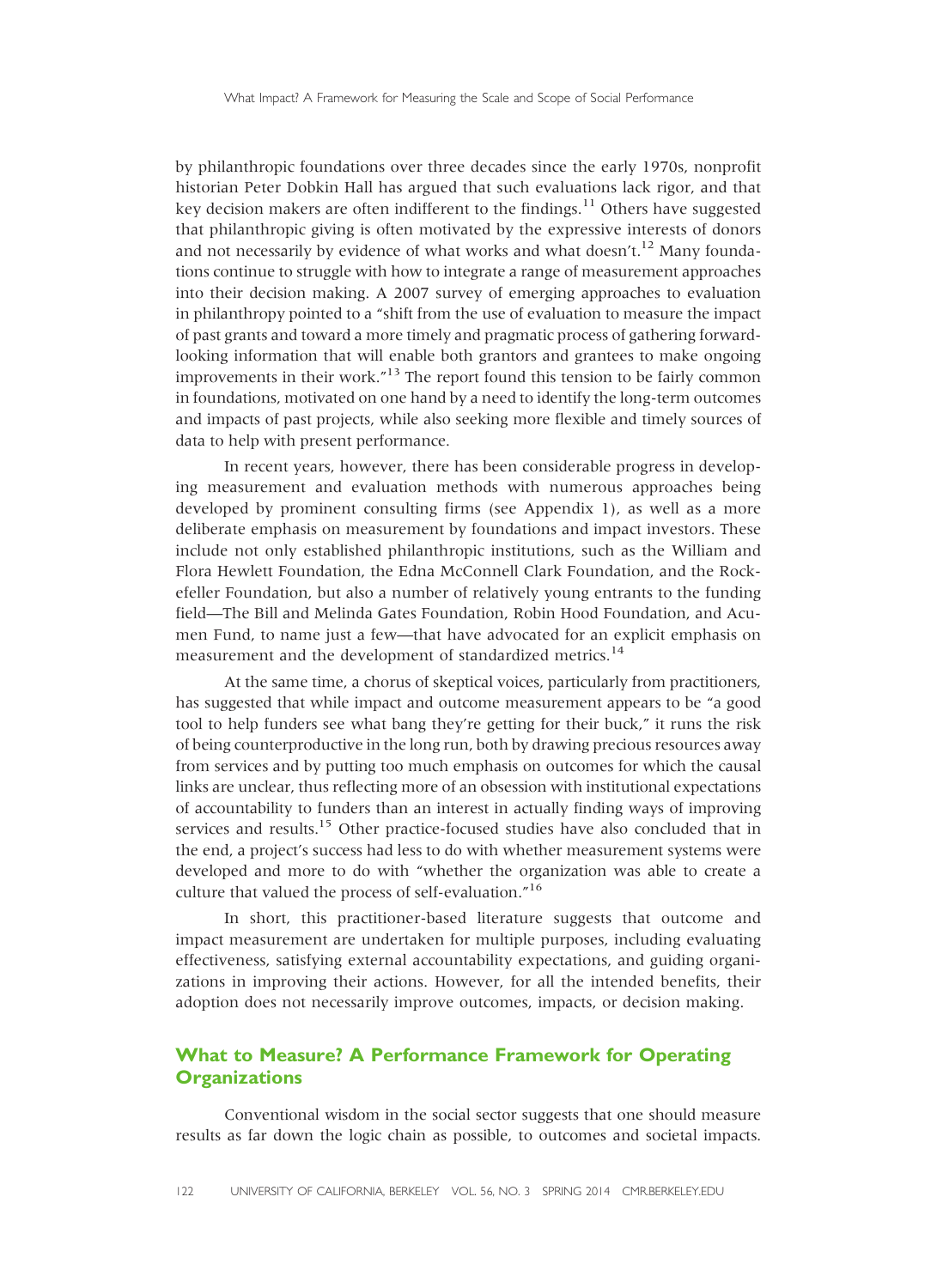This expectation is based on a normative view that organizations working on social problems, especially if they seek public support, should be able to demonstrate results in solving societal problems. Yet it is worth considering whether, and to what degree, such measurement makes sense for all social sector organizations.

For instance, many international NGOs—such as the Red Cross and Doctors Without Borders—are engaged in emergency relief work. Measuring the work of such organizations is conceptually fairly straightforward: count the timeliness and delivery of emergency supplies such as tents, food, water, and medical supplies, as well as the numbers of people reached. Emergency relief is thus typically measured in terms of activities and outputs. While it is a complex activity, requiring highly sophisticated coordination and logistics management capabilities, it is focused on meeting immediate survival needs rather than long-term development outcomes or impacts. The links between inputs, activities, and outputs follow logically: the organization plans its requirements of supplies and staff (inputs) and the logistics for delivering those supplies (activities) in order to provide relief to the people most affected by the emergency (outputs). When the effort is well planned and executed, the program will be able to orchestrate activities that lead to measurable outputs.

Outcome measurement, on the other hand, requires answers to a more complex causal question: Are the activities and outputs leading to sustained improvements in the lives of affected people? Outcome measurement is less common and more difficult to do, given that organizations have the most control over their immediate activities and outputs, whereas outcomes are often moderated by events beyond their organizational boundaries. For example the emergency relief organization that has done excellent work during and after a natural disaster might still fall short on outcomes of rehabilitating and resettling those displaced from their homes and livelihoods, especially if those outcomes depend on extended coordination with local governments, businesses, and other NGOs. Connecting outcomes to societal impacts, such as a sustained drop in poverty in the region, is even more complex due to the number of additional factors at play involving the larger political, social, cultural, and economic systems—that are beyond the control of any one entity. In short, outputs don't necessarily translate to outcomes, and outcomes don't necessarily translate to impact.

This much is clear: every organization should at least measure and report on its activities and outputs, as these results are largely within its control. However, when should it step forward into the domain of outcomes and impacts? Two organizations that have confronted this problem in different parts of the world are Aravind Eye Hospital in southern India and the Harlem Children's Zone in New York City.17

In 2012 alone, Aravind Eye Hospital performed over 340,000 surgeries, most of them for cataract surgeries in one province in India; and it screened over ten times that number of people. Its outputs are remarkable: providing vision correction to over 3 million individuals since its founding in 1979. However, Aravind realizes that output alone, judged by the number of patients screened or treated, is not an adequate indicator of its performance. Rather it needs to know the outcomes of its intervention. How many people who received treatment were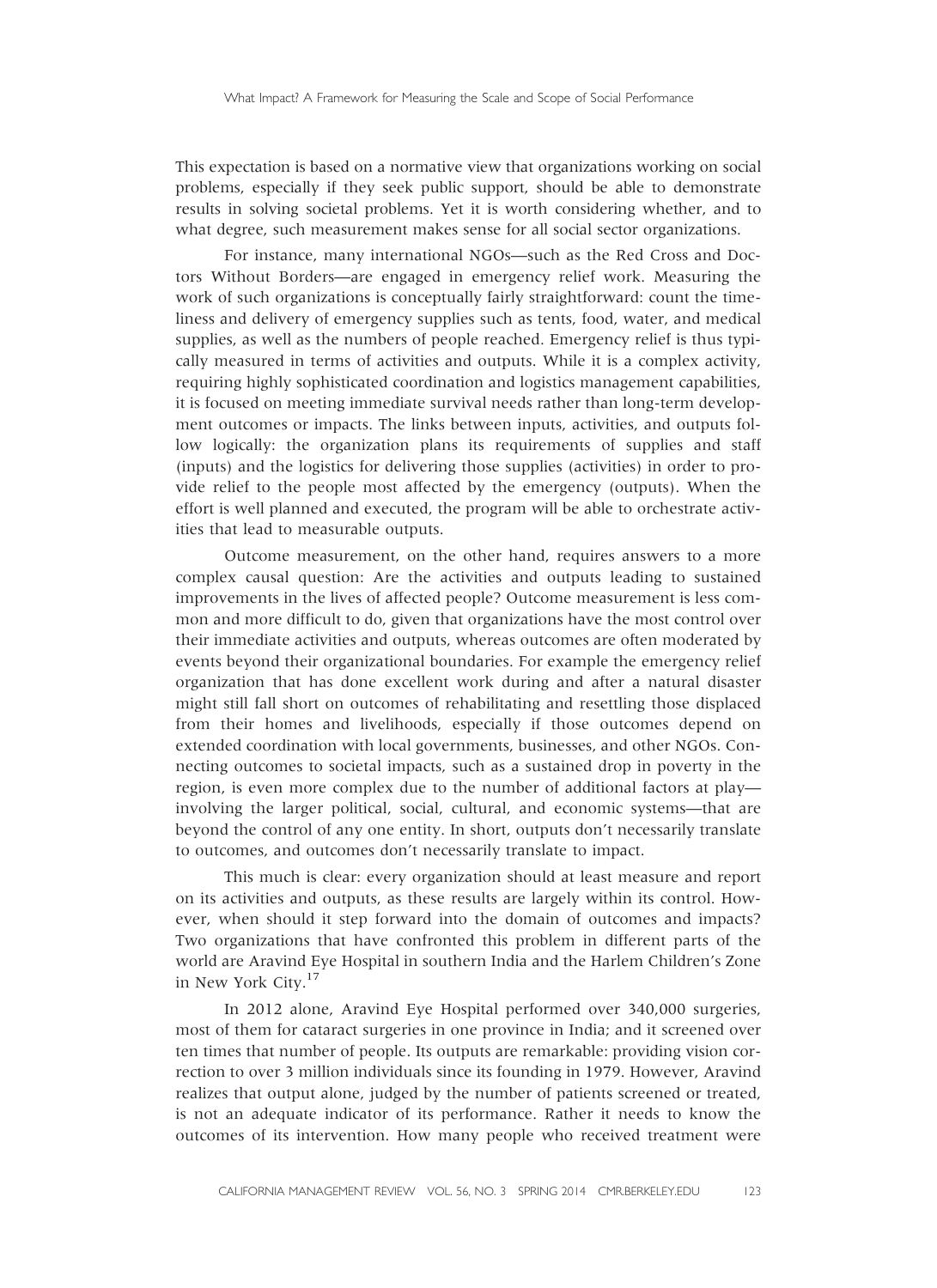satisfactorily cured? In other words without a high quality intervention, its outputs do not convert to outcomes. Aravind engineered a superb operational process by which the surgery was performed at the highest quality standards. The rate of complications year after year were less than half that of hospitals in the United Kingdom.<sup>18</sup> With such a high quality of service, Aravind was able to establish a tight linkage between outputs and outcomes. We may never know whether those outcomes resulted in poverty reduction (impact), but it is logically reasonable to assume that those with recovered eyesight would be better able to fend for themselves. Even given the tight linkage in Aravind's operations between outputs and outcomes, the organization assumes but does not measure impact—that individuals with recovered eyesight from cataract treatment will be able to lead productive lives once again and thereby contribute to society. While this assumption seems reasonable, the organization has cautiously stayed away from making that leap and seeking to take credit for impacts.

In contrast, there is Harlem's Children Zone (HCZ) in New York. While Aravind is highly focused in its scope of activities, conducting vision screening and cataract surgeries, HCZ offers a broad scope of activities aimed at developing a child's capabilities through various stages of educational development. The organization runs pre-natal programs for parents; early childhood and after-school programs for children; charter schools, vocational training, and college preparation for youth; health programs to help families address asthma and obesity; and even programs for adults that aim to create a supportive and caring community for children. Unlike Aravind which focuses on a singular intervention, HCZ attempts to provide a "pipeline" of interventions "from cradle to college to community" that collectively enhance the chances of a child in Harlem making it from school to the workplace and on to self-sufficiency and responsible citizenry. HCZ's "theory of change" is that educational support has to be continuous from preschool through high school, and it has to be supplemented by extracurricular and community support to solidify the young person's all-round development.<sup>19</sup>

In order to provide this pipeline of comprehensive interventions, HCZ has concentrated its activities in a narrow geographical region of nearly 100 city blocks of Harlem, under the assumption that it will be better able to control the child's overall environment. In 1998 before HCZ scaled its programs across Harlem, 60% of the children lived in poverty and only 20% of children in elementary schools were able to read at grade level. In 2011, the sixth graders in its two main charter schools had shown significant improvements: approximately 80% were at or above grade level in statewide math exams, and between 48-67% (depending on the school) were at or above grade level in English. Moreover, 95% of seniors in public schools who attended HCZ after-school programs were accepted into college.<sup>20</sup> The grade level metrics are primarily output measures, while college acceptance may be considered an outcome measure. The time horizon for these interventions is long (5 to 19 years), and the organization is undertaking longitudinal studies to better assess its results. Even then, drawing a causal link between HCZ's interventions and longer-term outcomes such as lifetime incomes of its graduates, and impacts such as a decline in poverty in Harlem, remains complicated due to numerous social and economic factors that HCZ cannot control.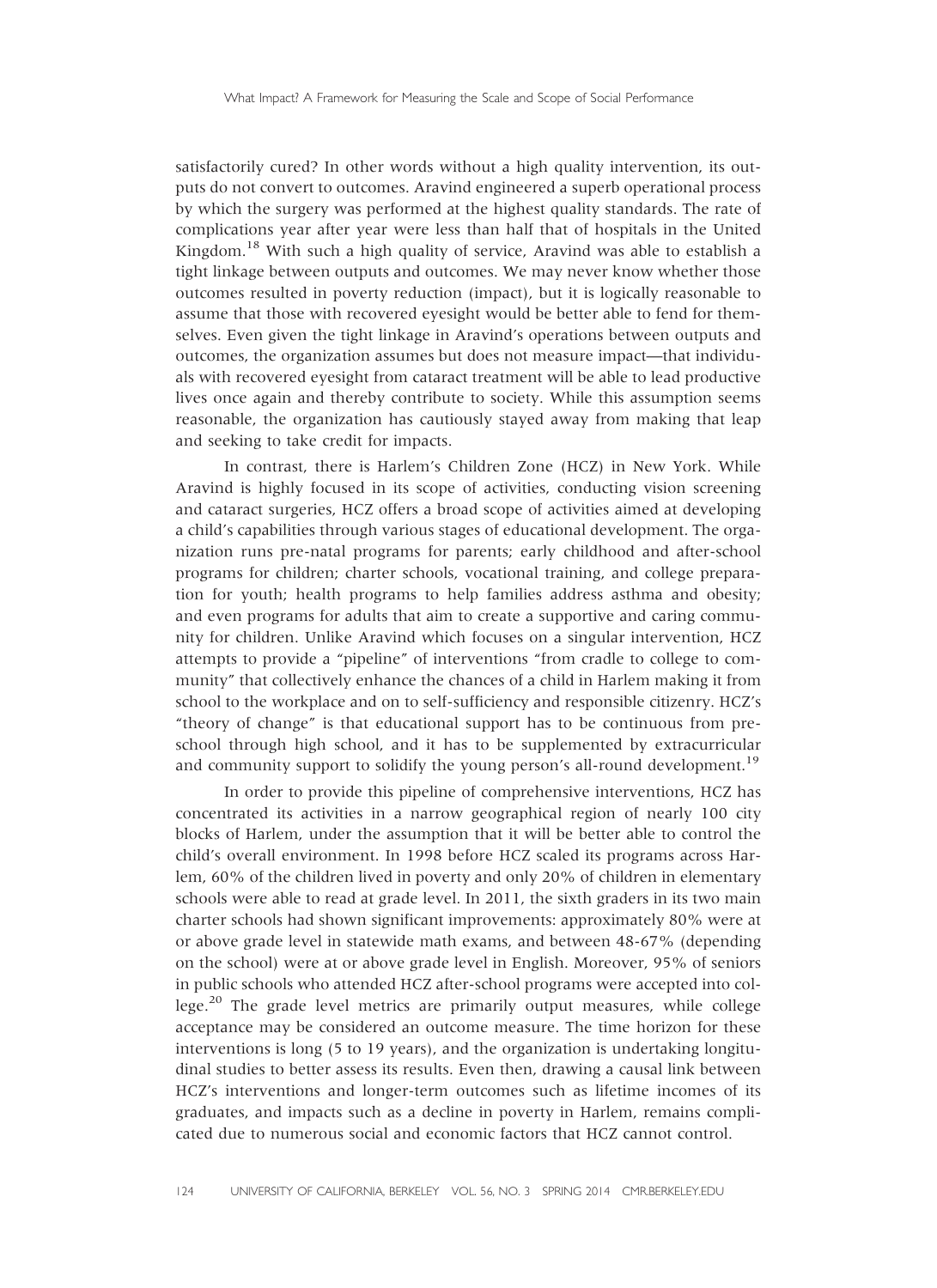A key distinction between Aravind and HCZ is how they make the leap from outputs to outcomes. Aravind can measure outcomes because of the tight causal linkage between its outputs (corrective surgery) and outcomes (quality vision), which hinges on the quality of its surgery. HCZ can measure outcomes because it is able to vertically integrate a comprehensive set of interventions (a pipeline from cradle to college) that it controls in a tightly bounded geographic space (100 city blocks). More generally, measuring outcomes is possible under two conditions that are uncommon in the social sector: when the causal link between outputs and outcomes is well established, or when the range of the integrated interventions needed to achieve outcomes are within the control of the organization.

#### Clarifying the Operating Mission

These preliminary observations lead us to the construction of a framework that relates performance measurement to the mission of a social sector organization. A unique characteristic of such organizations is their drive towards mission fulfillment, which is their primary purpose. Implicit within an organization's aspirational vision, which may be eliminating blindness or hunger or poverty, is a much more modulated "operating mission" that focuses on the immediate work at hand.<sup>21</sup> From an operational perspective, Aravind's mission centers on providing surgical correction to those suffering from cataract blindness, regardless of their ability to pay. Knowing that nearly 75% of the blindness in India is caused by cataract formation, starting with such a sharp focus helps the organization make rapid progress against its mission. HCZ's operational mission is to ensure educational outcomes for kids in Harlem. Even though the organization aims at a larger level to address poverty in Harlem, its day-to-day activities and programs concentrate on improving the quality and context of children's education.

Thus while a nonprofit or social enterprise may have an aspirational mission for what the world should look like, in practice its work is best captured by its more pragmatic operational mission. This operational mission is not always explicitly articulated, but it can be observed in the work that the organization attempts to do on a day-to-day basis. Figure 1 depicts this distinction. The operational mission, and how to measure progress towards achieving it, can be further understood by examining the scale and scope of the organization's work.

# Scale and Scope

Implicit in every social mission is a statement of the scale of the problem the organization intends to address and the nature of the intervention required to address it. While Aravind's general mission makes reference to the population of blind people in the world, its operational mission is much more narrowly focused on one provincial region, Tamil Nadu State with about 750,000 blind people, and the surrounding region with roughly another 2 million blind people. Nearly half of this group is poor and can't afford to pay for treatment. In operational terms, this is Aravind's target client group against which performance should be judged. For HCZ the target area is narrower, the 100 city blocks covering Harlem, and the nearly 20,000 children who attend Harlem's public schools.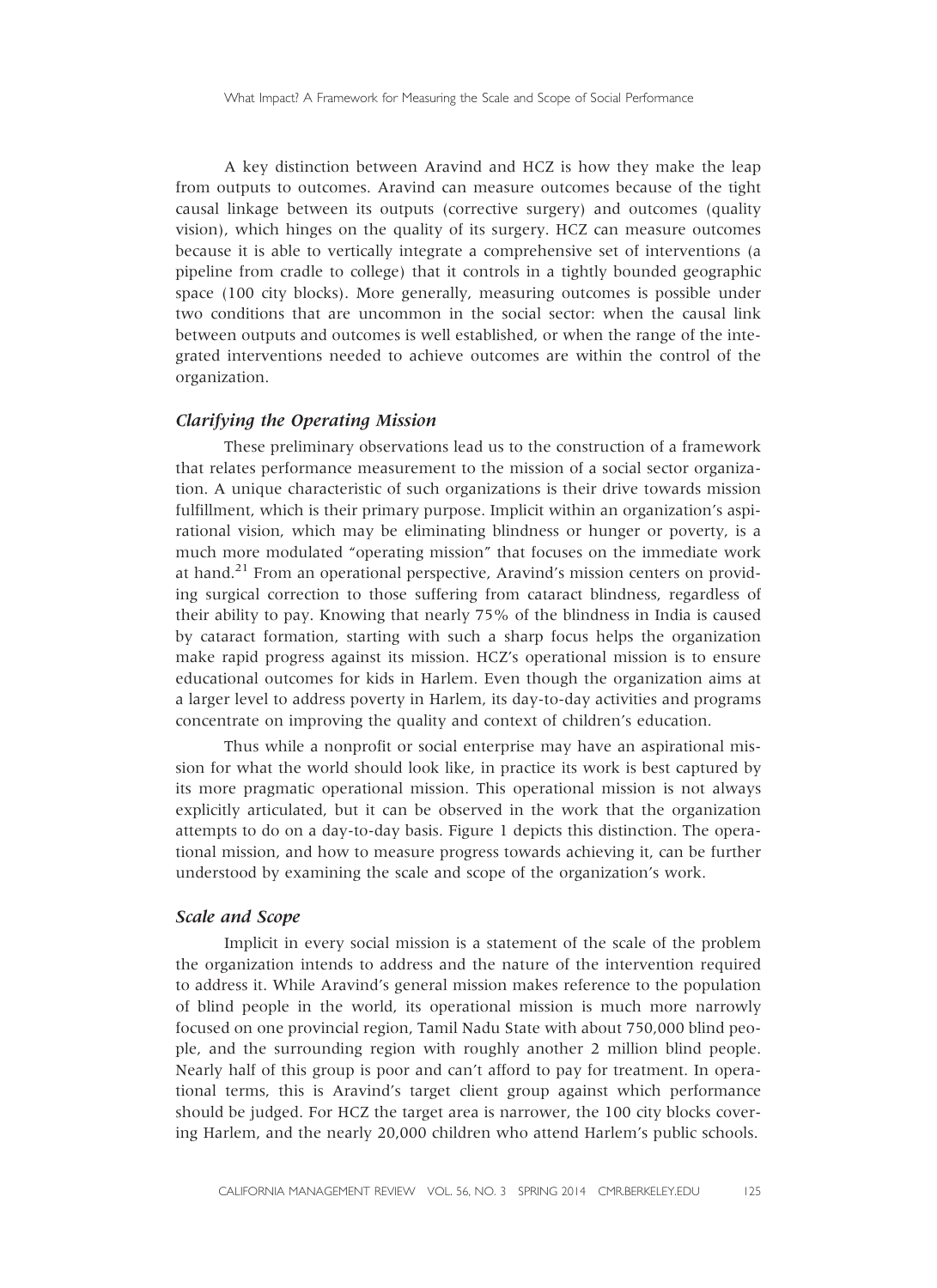#### FIGURE 1. Operational Mission



The scale of an organization's operations can be expected to evolve with time. As it gains reputation and funding, the organization will be attracted to expand the reach of its operations. Consequently performance assessments must be based on the explicit target identified by the organization in its operational mission. Aravind started off in one city, Madurai in south India, and then steadily expanded through outreach programs and more hospitals to blanket its home state, eventually branching out to neighboring states. By 2012, it was performing nearly 350,000 surgeries in its focused region. Harlem Children's Zone started with 24 blocks in central Harlem in 1997, steadily expanding to cover the entire 100-block region within a decade, reaching over 9,400 children and 6,200 adults within this urban zone in 2011. Thus Aravind seeks to address the problem of vision at a regional scale, while HCZ tackles the problem of educational attainment at a local scale. For these two organizations, it makes sense to measure performance against these regional and local operational targets, respectively.

The second dimension, scope, is a measure of the range of activities required to address the need identified in the operational mission. As noted above, the scope of Aravind's intervention is narrow, focused on providing high quality eye surgery. The organization can measure outputs (number of people screened and treated), which are then easily and explicitly linked to outcomes (number of people with quality vision). Figure 2 illustrates this explicit link from outputs to outcomes in the scope of Aravind's activities (the darker arrows). In the last decade, Aravind has taken advantage of its vast outreach (screening 3 million individuals) to add a second line of treatment—fitting eyeglasses for vision correction. This addition in scope is aligned with its mission: like cataract surgery, once individuals receive corrective lenses, their vision improves. Again, the causal link between outputs (number of people receiving glasses) and outcomes (quality vision) is explicit, provided that quality is maintained in the fitting of eyeglasses. The case of Aravind provides an example of a narrow scope of activities resulting in measurable outcomes. Do corrective surgeries or lenses lead to an improved quality of life and reduced poverty for affected people (impact)? Although this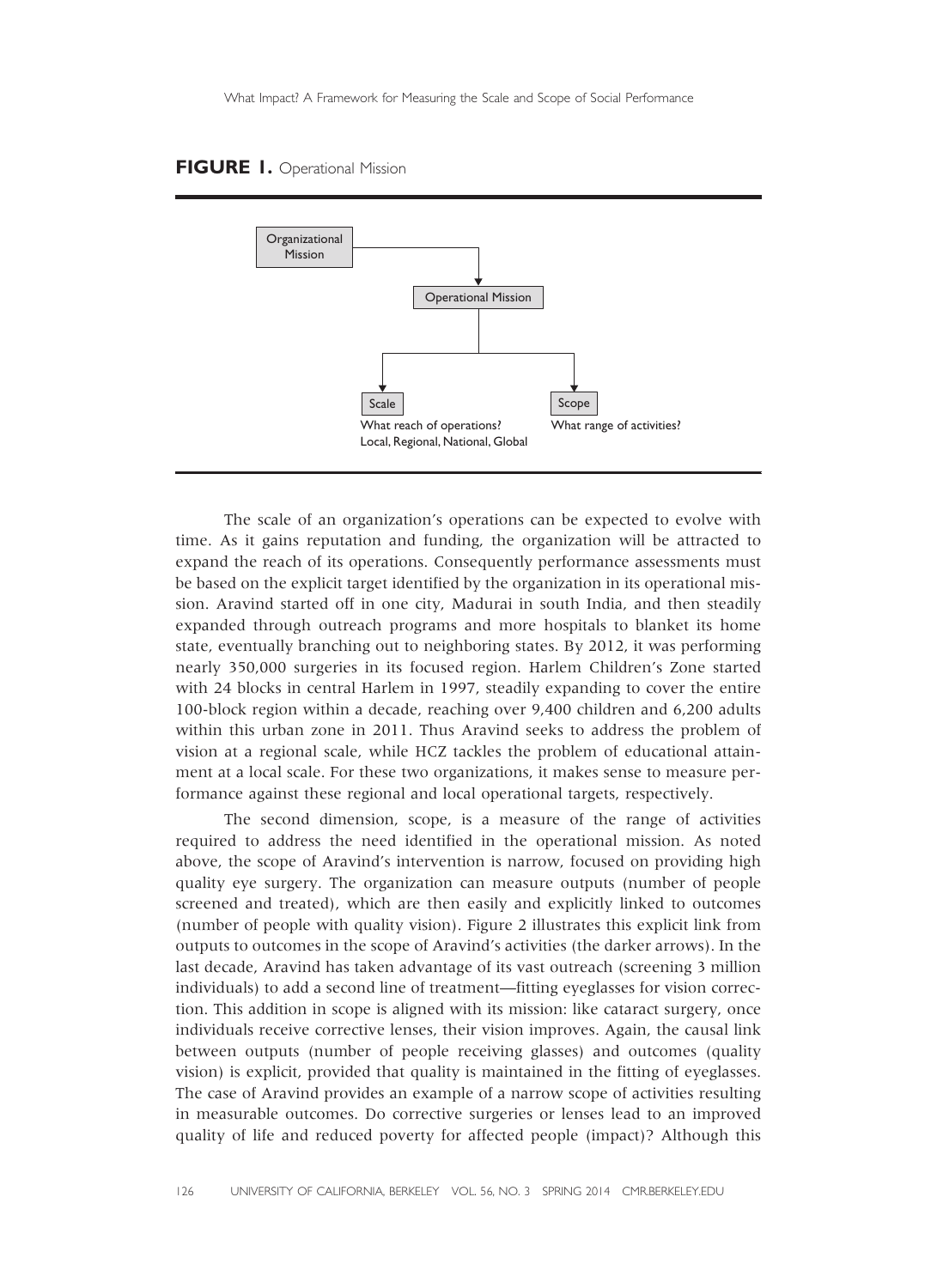link between outcomes and impact seems highly plausible, Aravind does not attempt to measure impacts, preferring to stick to what it does best: delivering quality surgery and eyeglasses (outputs), which are tightly linked to the outcome of improved vision. The link between outcomes and impacts is implicit in its work (hence the lighter arrow in Figure 2). Aravind's performance can thus be assessed in terms of its effectiveness in producing quality vision at a regional scale.

HCZ's performance can be similarly examined in terms of scale and scope (see Figure 3). Its scale is local, centered on the zone in Harlem where it operates. However, its scope is very wide, made up of activities from early childhood education to college preparation. As children pass through its pipeline, HCZ hypothesizes that the combination of outputs (such as educational experiences, test scores in math and English, conflict resolution, and parenting skills) will add up to measurable outcomes in the form of college acceptance and quality jobs (the darker arrows in Figure 3). Some of these links are substantiated through research, while others are hypothetical. HCZ is able to track outcomes because its services to children are vertically integrated all the way to job placement and college admission. But even if the outcomes are achieved (college and jobs), will they lead to impacts such as reduced poverty in Harlem? This link is implicit in the organization's work (the lighter arrow in Figure 3), although the longitudinal studies that it is undertaking may help to tighten the causal connections and make them more explicit. In short, HCZ's performance can be assessed in terms of its effectiveness in producing educational outcomes for children at a local scale. The time horizon for these outcomes is 19 years.

In sum, the notion of scope captures the set of activities necessary for addressing a social problem, while scale captures the target size of the problem. The problem itself is articulated in the organization's operational mission. Clarity on all three components—operational mission, scale, and scope—is necessary in order to know what to measure. Specifying the expected time horizon for results



#### FIGURE 2. Aravind's Performance Vector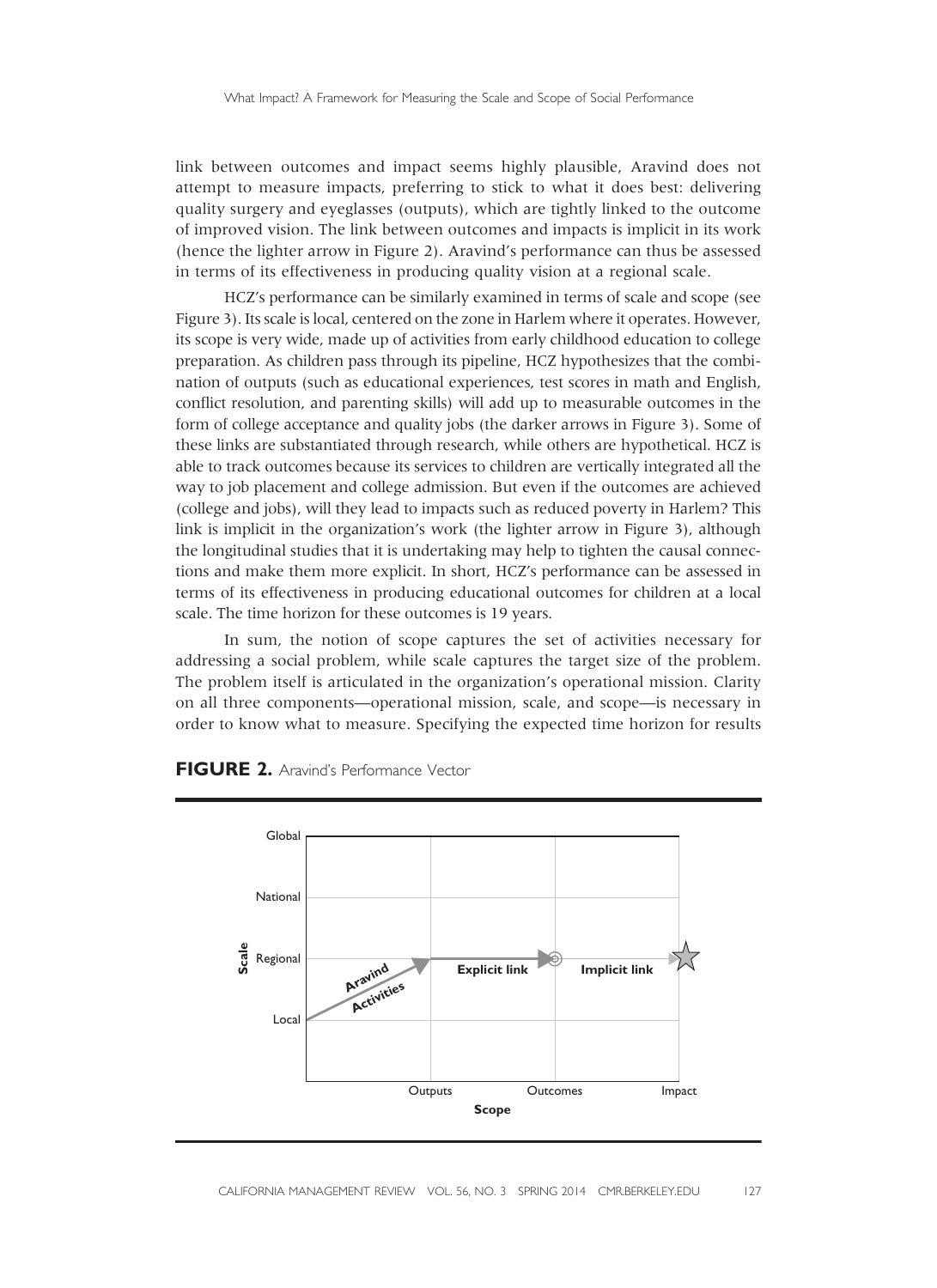FIGURE 3. Harlem's Children Zone's Performance Vector



is also important, particularly where outcomes and impacts are expected to be visible only after many years.

#### Improving Performance: Expanding Scale and Scope

Our performance framework suggests that social sector organizations should primarily focus on delivering against their operational mission. Clearly, all organizations should be capable of measuring the outputs of their operations. However, only some will be able to go further to make credible and measurable claims about outcomes. This is possible under two conditions:

- § the organization implements a narrow scope of activities where the causal link between outputs and outcomes is clearly established through evidence (e.g., Aravind's eye surgeries lead to improved vision); or
- § the organization implements a broad scope of activities that is vertically integrated to increase control over outcomes (e.g., HCZ's cradle to college pipeline).

The time horizons for achieving outcomes can vary considerably. While Aravind may be able to gather evidence of improve vision fairly soon after surgery, HCZ's interventions require a decade or more to see their outcomes materialize. Only rarely will organizations be in a position to go even further by claiming long-term sustained "impacts" on their communities and society. These two conditions further suggest how organizational performance can be improved: by expanding operations, while retaining the current scope, in order to reach a larger target population (increase scale); and/or by offering more services down the logic chain that will enable greater control over outcomes (increase scope). Whether such an expansion of scale or scope is warranted is a strategic question for the organization's leadership and key supporters.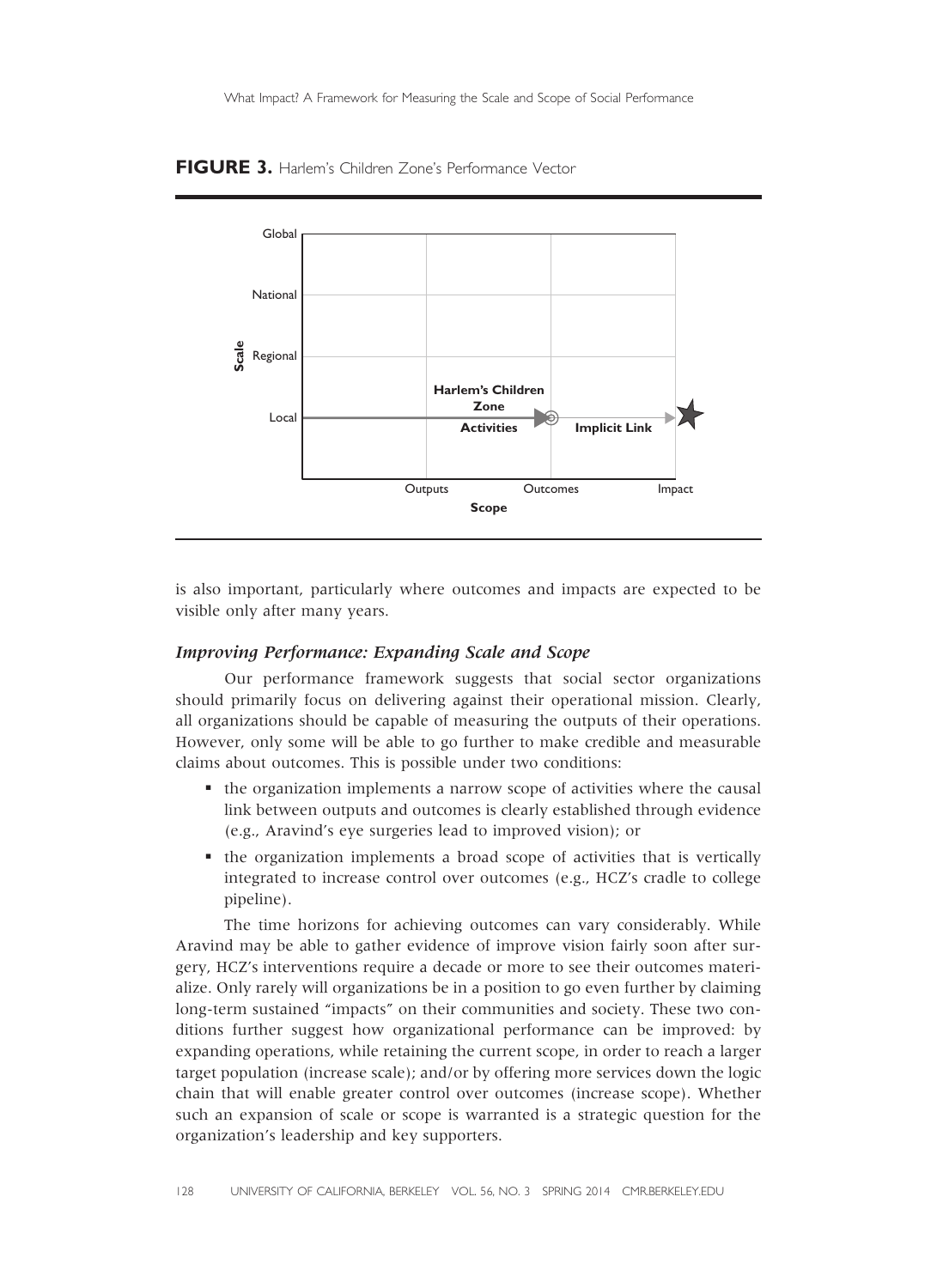Scale in the social sector can be achieved not only through organizational growth, but also via a myriad of other means, particularly through influencing public policy and coalition building, training others to replicate and adapt its model, or even through the creation of new industries.<sup>22</sup> For instance, nonprofits served as the initial pioneers in the microfinance industry, but the explosion of the industry was fueled by the creation of a supportive regulatory environment and the entry of opportunistic private sector players. $^{23}$ 

Expanding scope in the social sector, in order to increase control over outcomes, is not limited to vertical integration within the organization. An alternate strategy is to partner with organizations that carry out complementary work along the results chain. For instance, Aravind often gets asked to participate in blindness prevention programs. At a superficial level, such an upstream expansion in scope might seem to meet the stated mission of the organization, but when examined more closely does not fit the capabilities of the organization. Prevention programs require educating and persuading the community, especially households, to alter the way they prepare and cook their food, such as with locally available plants and vegetables with high content of Vitamin A. The target population is families with children, not those who already are blind. Moreover Aravind's core operating model is centered on delivering high quality surgical intervention rather than on mass-media prevention campaigns. To expand scope, Aravind would be better off partnering with a social marketing organization that could fill a distinct niche rather than integrating this new activity into its existing organization.

Aravind has chosen to dramatically expand the scale of its operations but not its scope. First, it has launched a training facility where hundreds of administrators and healthcare workers from 43 countries come to learn the Aravind "management model." They learn about its low-cost and high-quality patient care systems, its outreach programs, and its hybrid funding model (roughly 35% of the patients pay market prices and the rest of the 65% pay below market prices, with many getting free treatment). Armed with this knowledge they go back to their regions or countries to launch their own version of the Aravind model. In certain chosen locations, Aravind sends a team of doctors and nurses to actively engage with the local sponsor to set up systems and ramp up the model. For example Aravind's start-up team helped Grameen Bank to launch an eye hospital in Bangladesh. Such an approach scales the work of Aravind through virtual networks, as depicted by the dashed arrow in Figure 4.

On the other hand, if Aravind sought to expand its scope in order to have greater impact, it might partner "upstream" with organizations working on prevention and "downstream" with organizations that help its clients gain entry into the workforce once their vision is restored. Notably, both options for improving performance—expanding scale or scope—can be achieved by collaborating with other organizations rather than by attempting to grow the organization. Even HCZ, which has steadily expanded the scope of its activities through vertical integration across the results chain, remains local in scale. Any expansion in scale to a national or regional level will likely require collaboration with other organizations that could replicate its model in other cities. The scaling challenge for HCZ lies in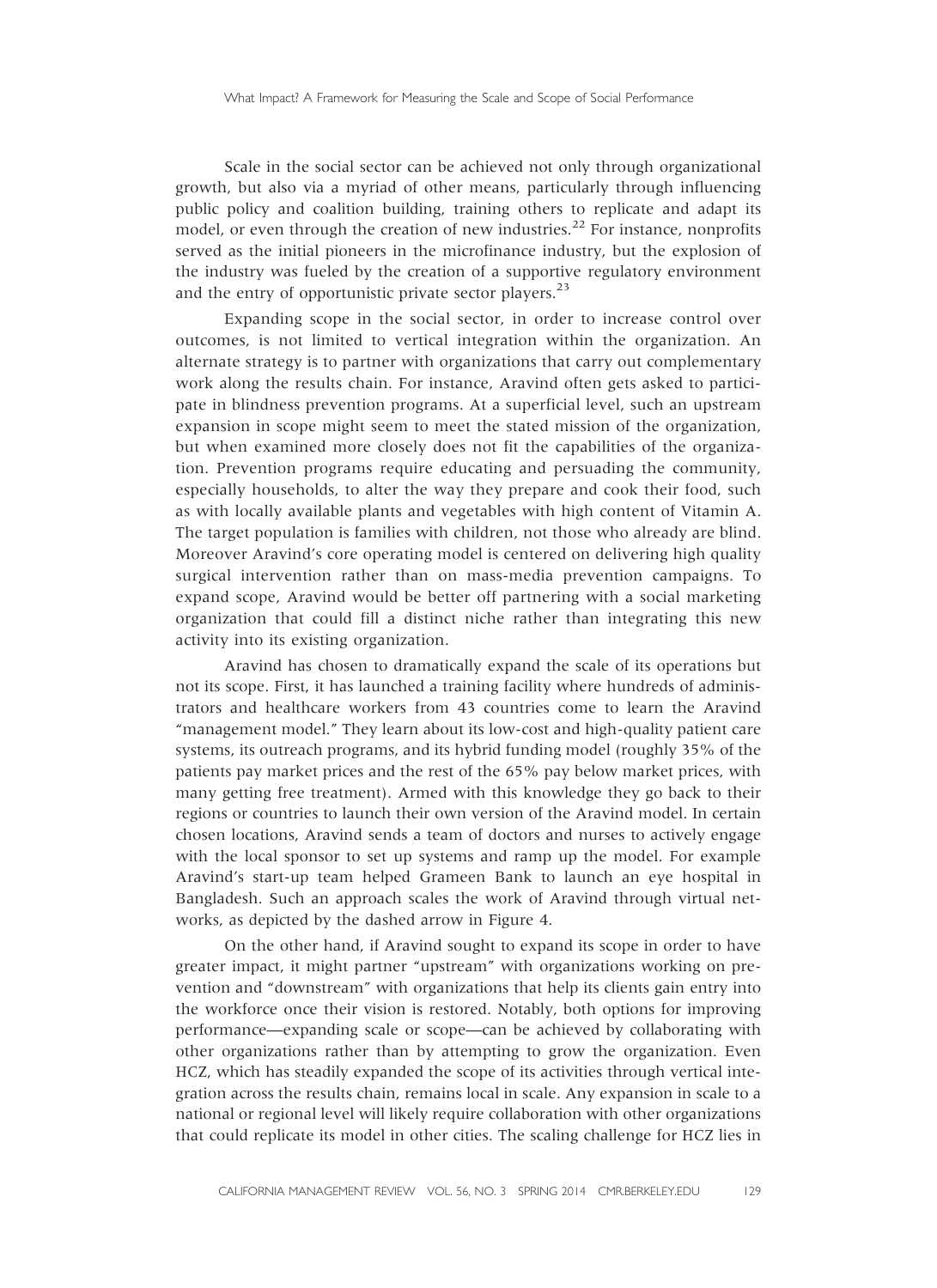#### FIGURE 4. Expanding Scale and Scope



identifying the most critical components of its results chain and how those might be reproduced elsewhere. More generally, when both scale and scope have to be addressed, we expect that it will be especially difficult for organizations to achieve performance single-handedly.

# Performance and the Role of Funders

Performance measurement does not operate in a vacuum and is the subject of much tension between operating organizations and their funders. Most organizations are typically resource-dependent on their funders, be they philanthropic foundations, governments, donors, or investors. Much of the growing emphasis on measuring performance and impact in the sector has come from institutional funders seeking to allocate their resources more effectively and strategically<sup>24</sup> and in publicly legitimizing their allocation decisions.<sup>25</sup> Performance measurement thus plays a critical and highly politicized role in mediating the relationship between operating organizations and their funders, and in building capital markets that reward performance.

How do funders assess their grantees or investees? As noted, funders have a mixed record of using performance assessments and evaluation for making decisions about grantees. How do funders assess their own performance? While many often demand performance measurement from their grantees, rarely are they explicit about how they measure their own performance. The most critical challenges of performance measurement lie not at the level of operating organizations, but among aggregators such as foundations, governments, and impact investors. It is at this level—where the funder is able to oversee hundreds of operating organizations—that it is possible to measure societal impacts.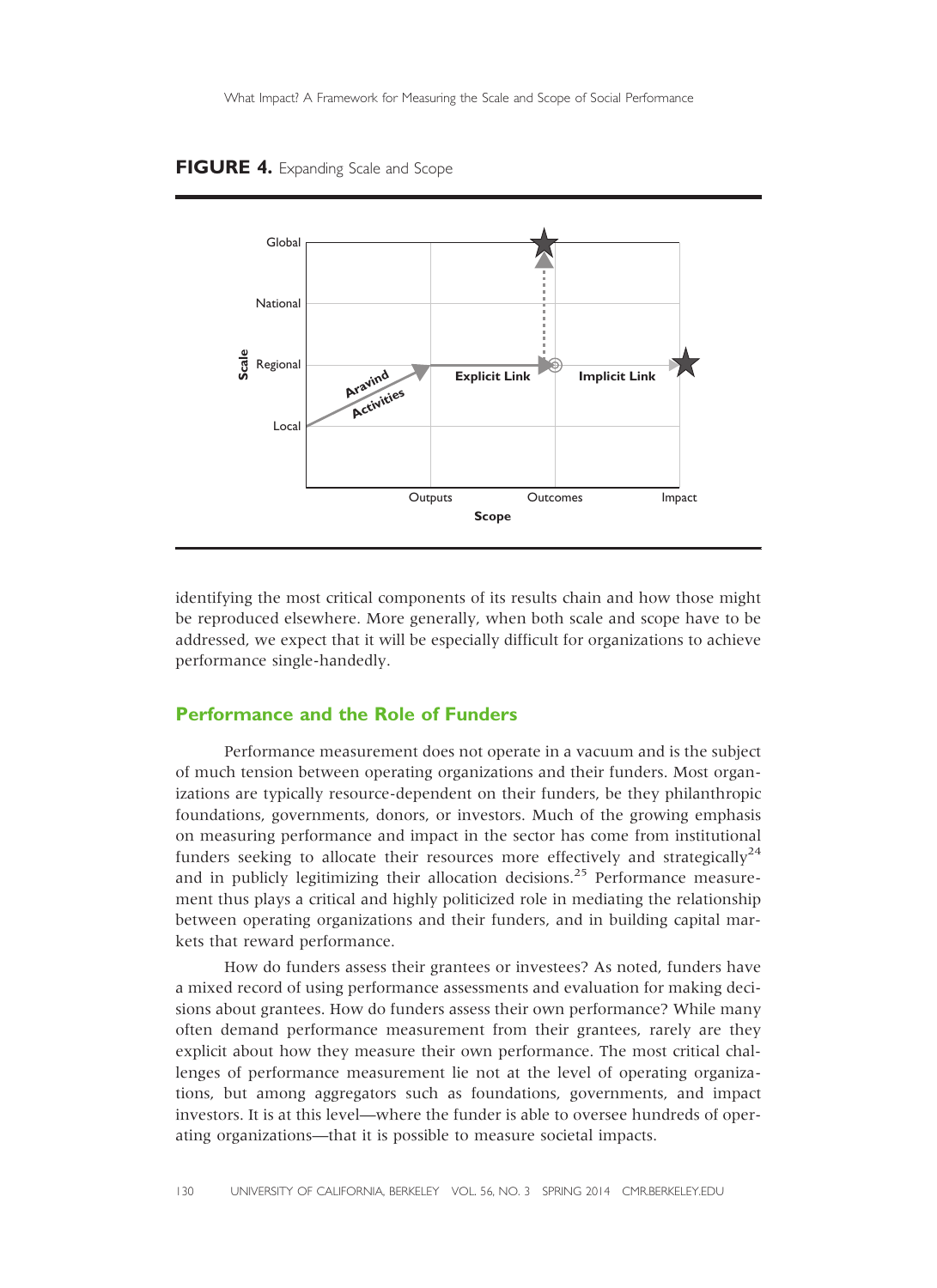#### What Funders Measure

We examined three funding organizations widely considered by their peers to be leaders and innovators of performance measurement: Acumen Fund, Robin Hood Foundation, and Millennium Challenge Corporation (MCC).<sup>26</sup> All three provide capital to operating nonprofits, social enterprises, or government agencies, either as investors or grant makers.

What do these organizations seek to measure? It turns out that they assess different things: Acumen measures outputs, such as mosquito nets made and distributed; Robin Hood focuses on long-term outcomes in the lives of individuals, such as gains in income; and MCC aims for both individual outcomes and broader impacts on society, such as reduction in poverty rates.

Consider Acumen Fund, a venture philanthropy firm with a portfolio of over 75 investments in for-profit social enterprises in Africa and Asia. Its primary social metric is the number of lives reached in base-of-pyramid markets (an output measure). This means that when it invests in a company that manufactures anti-malarial bed nets, Acumen will count the number of nets manufactured and distributed. For an enterprise that builds toilet and shower facilities in urban slums and business districts, it will tally up the number of times the toilets and showers are used. However, why stop at these output measures, rather than outcomes such as reduction in malaria or improvements in health and environment? Acumen's former chief information officer argues that doing so is complicated, expensive, and often impractical for early-stage enterprises. $2\overline{7}$  Instead, Acumen's strategy is to review the literature and consult experts to establish a link between a specific output and impact (for instance, how bed net distribution leads to malaria reduction) and to then count the outputs. This approach is similar to Aravind's, where the emphasis is on measuring outputs and their related outcomes, while using existing research or evidence to make credible claims about the link to community impact.

Robin Hood, on the other hand, is a grant-making foundation created by hedge fund managers with a penchant for hard numbers. With a mission to fight poverty in New York City, the foundation puts each of its 200-plus grants to nonprofits through a cost-benefit analysis every year. One of its primary metrics is the expected increase in lifetime earnings of its clients. For grants focused on education, for example, its staff first identifies a set of results that can be immediately observed—such as school attendance, standardized test scores, and high school graduation. Then, they search for studies that link those measures to expected lifetime earnings or quality of life. For instance, some longitudinal research suggests that a 10% increase in test scores is correlated with a 4% increase in high school graduation rates, which in turn is associated with \$6,500 in increased income per year. Robin Hood uses these figures with caution, employing them as placeholders for estimating benefits until better research comes along. Initially the foundation placed the burden of measurement on its grantees, but quickly found that few grantees had the capacity or resources to do so. As a result, the organization has since built its own internal capacity for developing outcome metrics, employing a full-time researcher and contracting with a research firm for further support.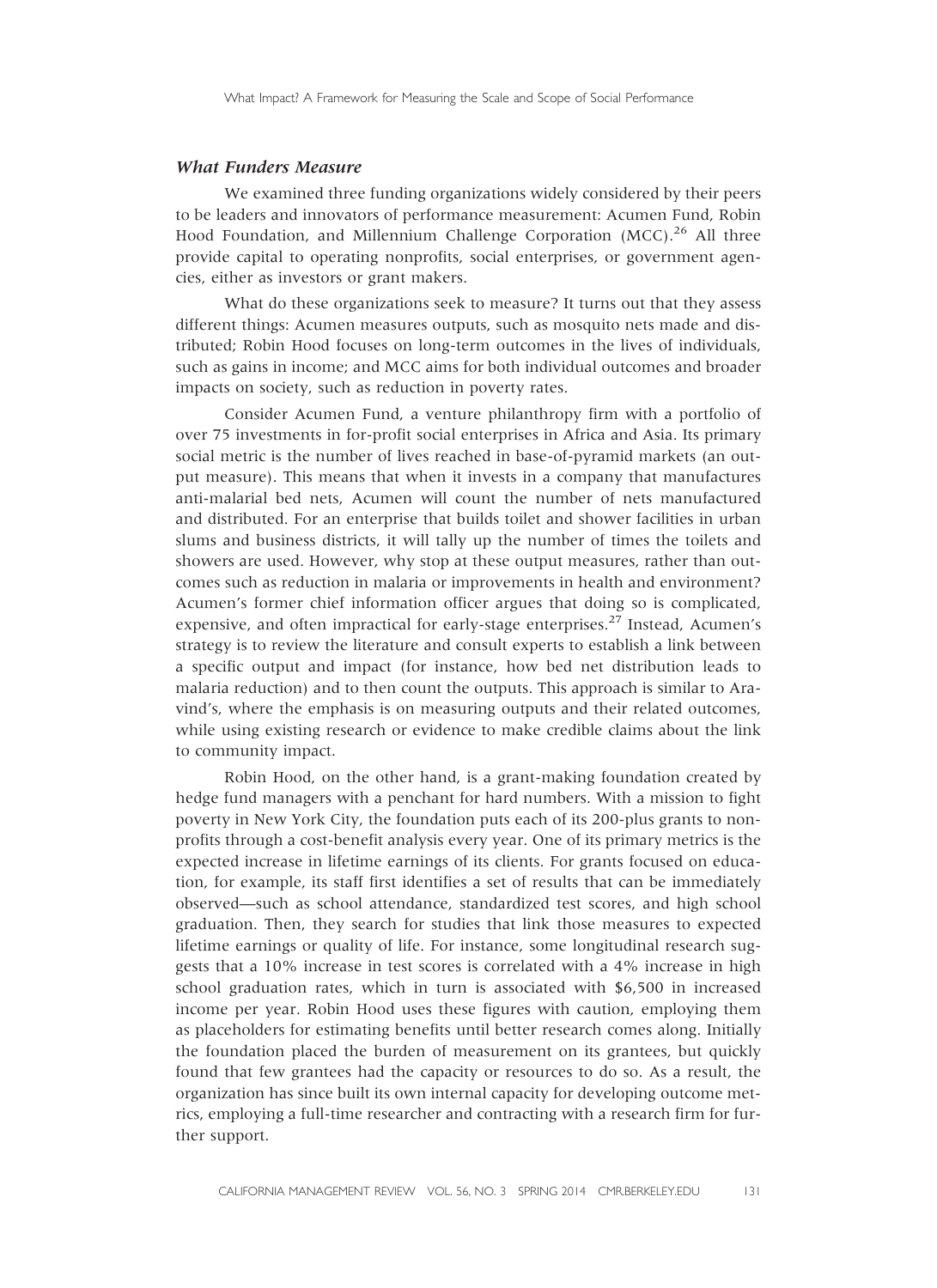The MCC's approach is even more complex as it operates on a 20-year time horizon. The U.S. government agency makes grants to emerging market countries to reduce poverty through economic growth. Its extensive due diligence process often two years long—first analyzes the barriers to economic growth in the country, and then identifies the sectors where the grants would most likely reduce poverty. For example, the MCC awarded \$547 million to the government of Ghana to build roads and ferries to get farm goods to market. To start, it estimated the number of farmers likely to benefit, and what those benefits would be: reduced cost and time of getting goods to market, access to new markets, and opportunities for wage employment. These data were used to anticipate an economic rate of return, with the primary outcome metric being increases in farmer incomes, along with impact metrics such as a reduction in regional poverty rates. Once a contract is signed, a monitoring and evaluation process kicks in to allow for mid-course correction. Benefits are expected to begin accruing only after five years, once the infrastructure is built and operating. The MCC plans to eventually conduct long-term evaluations, but has not yet done so. Unlike Acumen and Robin Hood who have influence on the process as it pertains to outputs and in some instances to outcomes, MCC's big bet on impacts on poverty depends on how the Ghanaian government and other complementary players build on its efforts to promote economic growth.

Among these three funding organizations, two features of their measurement approaches stand out. First, all three funders develop metrics in partnership with the operating organizations, trying not to overburden them. Acumen focuses on metrics that are useful to the entrepreneur in building the business. Robin Hood works with grantees to identify key outputs, but then elaborates the links to outcomes itself. And the MCC works with government agencies to build their capacities for implementing projects and tracking progress, often sending its own staff and evaluators to provide support. These kinds of partnerships are rare; more commonly funders expect operating organizations to measure outcomes and impacts themselves, without providing the funding or technical support to do so. Many expect accountability, but few are willing to support the overhead costs necessary for enabling it.

Second, none of these three funding organizations typically measures impact. They hypothesize what the outcomes and impacts might be but only in some instances are they able to follow through by commissioning their own research or multi-year evaluations. These are sophisticated funders and investors who are much better positioned to measure long-term results than the front-line organizations that contend with funding shortages and operational challenges every day. Surely measuring impact matters, but the experiences of these funders suggest that there are severe constraints to doing so. Assessing impact requires a level of research expertise, commitment to longitudinal study, and allocation of resources that are typically beyond the capabilities of operating organizations and sometimes even their funders.

#### Measuring the Performance of Funders

While funders such as foundations, impact investors, and governmental aid agencies seek to assess the performance of their grantees or investees, it is less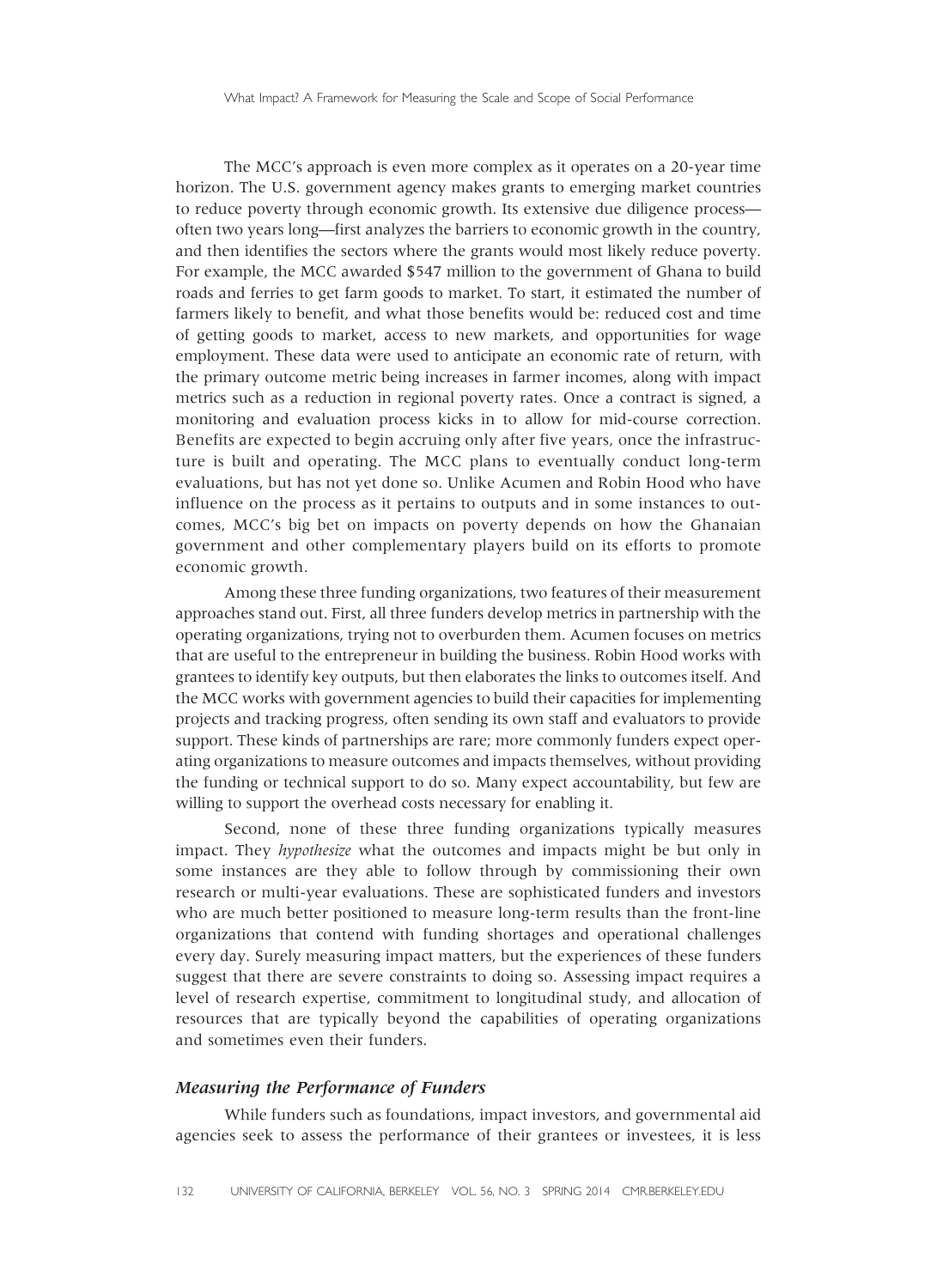common for them to apply the same standards to measuring their own performance. Foundations that have large endowments face less pressure to do so, as they are not resource-dependent on their external environments. However, why would it matter for funders to assess their own performance, given that the actual implementation is done by operating organizations? Because it is at the level of the funder that systemic impacts—long-term sustained changes in society—can best be observed. Impacts are rarely achieved by individual organizations acting alone, but more often by collections of actors working towards a shared goal.<sup>28</sup> Because they support and oversee hundreds of nonprofits and social enterprises that typically act independently of one another, funders are specially positioned to connect that work in order to assess impacts.

A foundation that supports efforts in health care, for example, is uniquely situated to see how the work of all its grantees might link together as a portfolio to connect the dots, or vertically integrate, among a series of outputs and outcomes in order to assess how they might lead to impacts. A central strategic challenge for funders is to articulate their own causal pathway for achieving impacts and to partner with an integrated portfolio of social sector organizations to achieve those impacts. Figure 5 illustrates this argument. The solid lines represent the activities and results of operating organizations such as nonprofits and social enterprises, which can be linked together by the funder (integrated) in order to achieve impact. The dashed lines represent the links between outputs, outcomes, and impacts established by the funder through its support of research that helps establish causal links.

It is unlikely that there is a single best way for funders to assess their own performance, or the collective performance of their grantees or investments. The Robin Hood Foundation calculates the average benefit-cost ratio for all of its investments. It estimates that for every dollar it spends on grants, the foundation



#### FIGURE 5. Systemic Impact: A Role for Funders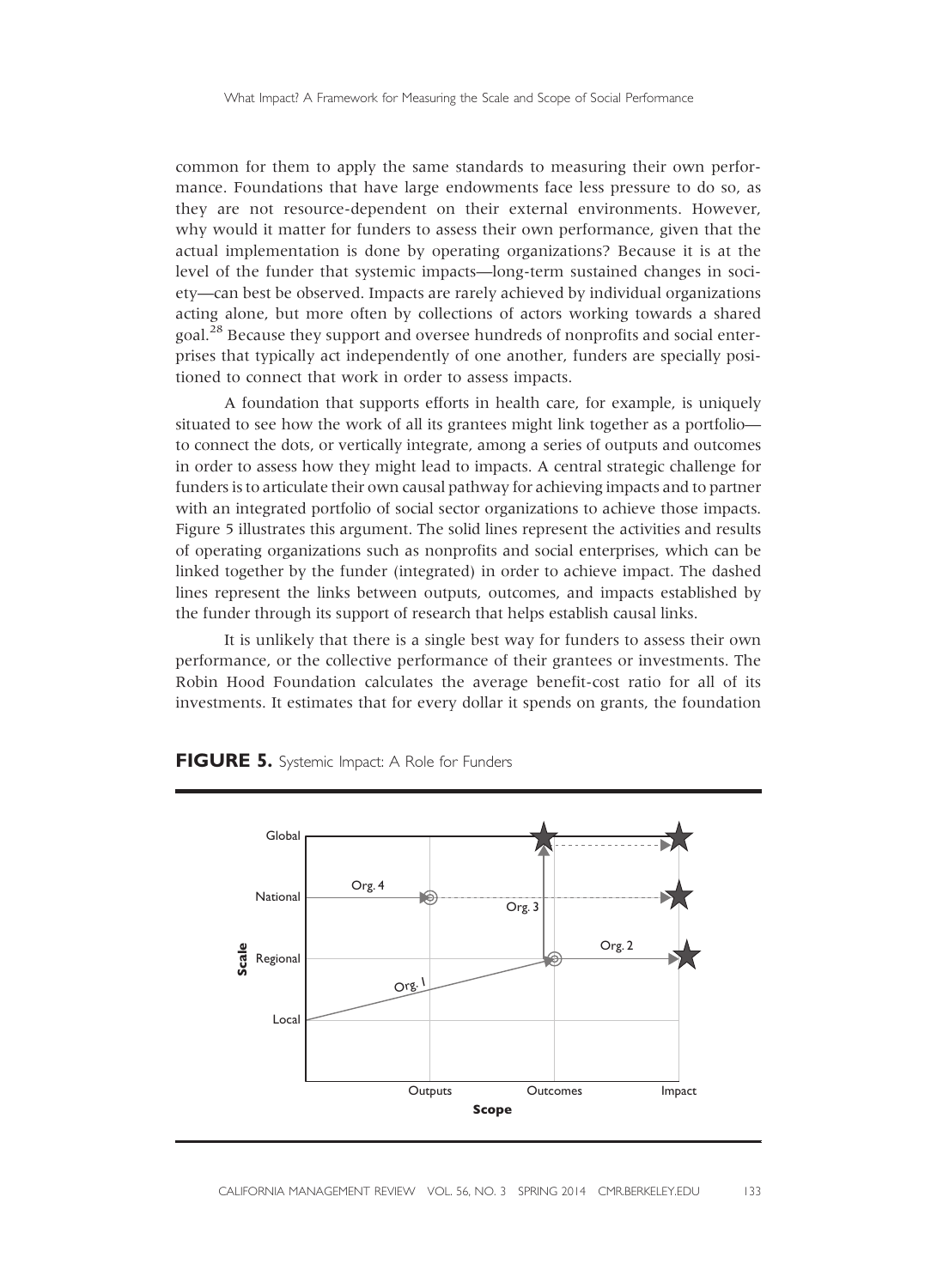improves living standards for poor people by 18 dollars. This model is popular in the impact investment community, which seeks to measure the social return on its investments. Bilateral government agencies that support thousands of antipoverty projects around the world are also investigating such aggregation methods, especially as they face pressure from taxpayers to demonstrate the results of international aid. A critique of this model is that it may atomize the social sector, creating a market that rewards the performance of individual organizations while discouraging integrative or collective action.

Acumen Fund works on a different model in which it attempts to identify promising organizations working on a social problem and helps them to scale. Its success can thus be measured in terms of the growth and reach of the organizations it funds. Acumen Fund invests in social enterprises that it believes can be scaled to reach over 1 million clients in base-of-pyramid markets. The organization provides not only "patient capital" over a period of several years in the form of debt or equity, but also offers management capacity building in order to help its investees build businesses capable of scaling.

While Acumen Fund attempts to create impact through scale, the Millennium Challenge Corporation attempts to do so along the scope dimension by assembling a complementary collection of several public agencies, private sector firms, and nongovernmental organizations in the service of its mission to alleviate poverty through economic growth. The Bill and Melinda Gates Foundation's approach to global health can also be characterized in these terms, as the organization brings together key players needed to eliminate major infectious diseases. For instance, a \$100 million joint effort by Merck Pharmaceuticals and The Gates Foundation in Botswana aims to set up a comprehensive healthcare screening, testing, consulting, and delivery system for HIV/AIDS through a number of local and international partner organizations in the country.<sup>29</sup>

# Conclusions and Reasons for Optimism

The core of our framework for measuring social performance is relatively simple: clarify the operational mission, specify the set of activities to address that mission (scope), and identify the target size of the problem (scale). Yet, such measurement is rare in practice. Our approach provides a basis for assessing performance that is empirically rooted, rather than relying on unsubstantiated claims and unrealistic expectations about performance. It is a general approach that can be applied to any organization, while still allowing organizations to adapt their metrics of scale and scope to their specific contexts. All too often, social sector organizations seek to measure, or take credit for, impacts that extend well beyond the scale and scope of what they actually do. As a result, they risk either exposing themselves to permanent failure, or being taken to task for impacts they cannot realistically achieve.

Despite the conceptual simplicity of our model, we recognize that carrying it out poses significant challenges for managers as well as scholars. There is an urgent need for better knowledge on the challenges of scale and scope in the social sector. As noted, scale in the social sector can be achieved not only through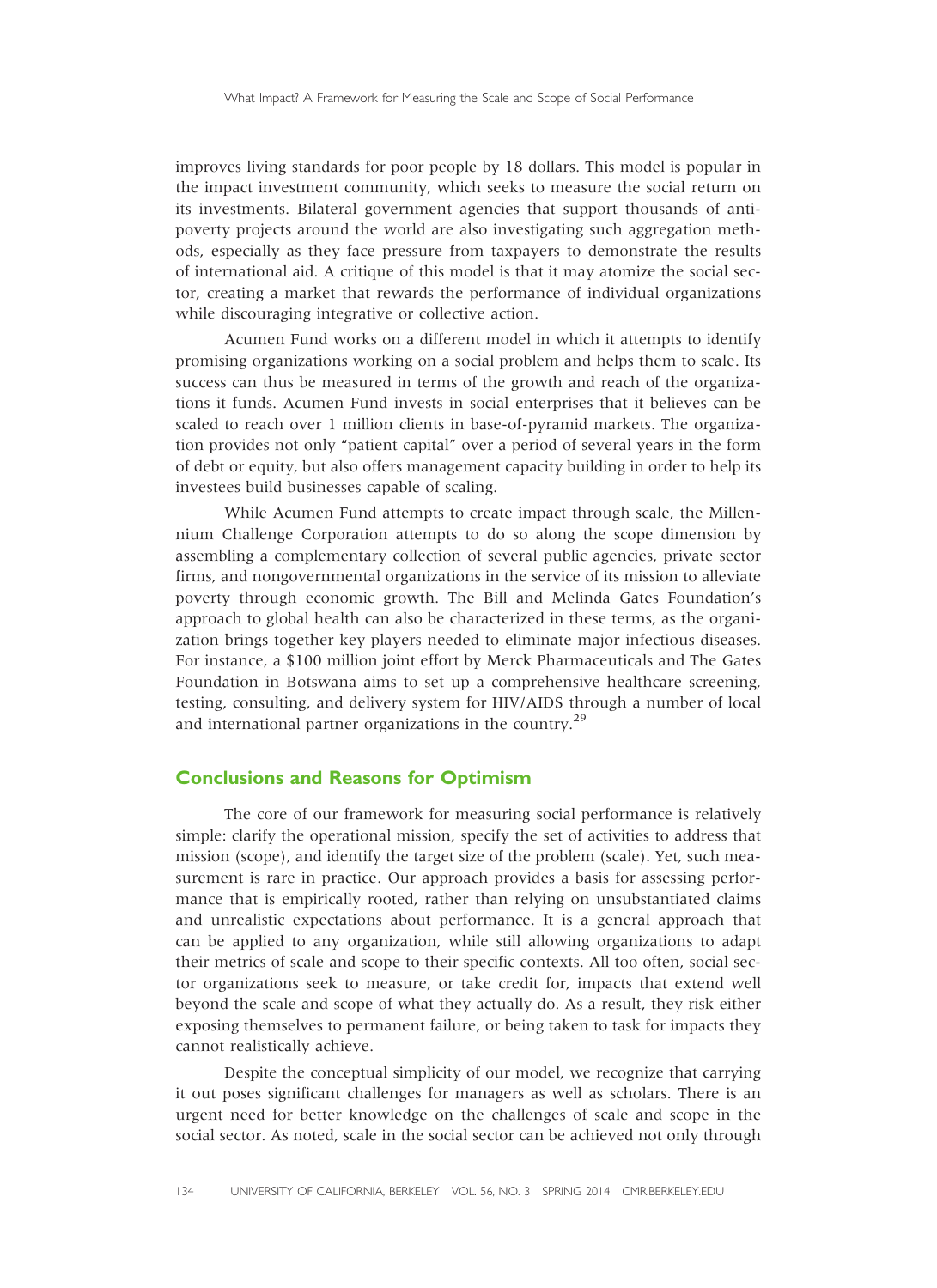organizational growth, but also via myriad other means, particularly through influencing public policy, building collaborative networks, or the creation of new industries. However, even in terms of growth, the scaling rate is shockingly low: of over 200,000 new nonprofits created between 1975 and 2008, only 201 grew to revenues exceeding \$50 million (excluding hospitals and universities).<sup>30</sup> Much remains poorly understood. For each of the diverse means of achieving scale, what are the specific mechanisms and suitable industries? What are the main impediments to scale in terms of capital markets, capacity, and regulation—and how can they be addressed? $31$ 

Yet, there are many reasons for optimism. Social sector leaders and their funders are increasingly embracing performance measurement as critical to helping them achieve their missions at scale. They are shifting from a focus on evaluating impact after implementing their interventions, to also using measurement during program design and implementation in order to get real-time feedback for improving their work. This is true of large established organizations as well as new entrants to the field. For example, international NGOs such as CARE, Oxfam, and ActionAid International are all building monitoring and learning systems that can better enable mid-course correction. Large philanthropic foundations such as Gates, Hewlett, Rockefeller, and Edna McConnell Clark have all built up strong evaluation departments as part of a deeper commitment to outcome-oriented philanthropy.<sup>32</sup> At the same time, a new generation of social entrepreneurs and impact investors are all demanding better data for informing decision making; they are supported in this aim by infrastructure-builders like the Global Impact Investing Network that are developing standardized metrics for use by investors. In terms of performance measurement methodologies, there has been a surge in the development of more participatory and integrative tools such as constituency feedback, most significant changes techniques, and developmental evaluation, as well as network-based approaches such as collective impact and outcome mapping (see Appendix  $1$ )<sup>33</sup> suited to settings of high complexity involving interactions across multiple organizations and sectors.

In other words, the social sector is in a period of vibrant innovation on performance measurement. Given this moment of ferment, it is useful to step back and gain some clarity regarding the unit of analysis. The social sector has had a long history of program evaluation, mainly because funding has traditionally been directed to programs rather than to the organizations that design and deliver them. Organizations delivering multiple programs have often found that programmatic success does not equate to success in fulfilling their overall organizational missions. For that to happen, the various programs have to hold together in an integrated fashion. Our framework focuses squarely on the operational mission of the organization, under which multiple programs can be strategically combined.

There is a unique opportunity for funders to integrate multiple levels of analysis —programmatic, organizational, and societal—in assessing and improving performance in the social sector. This can be done in at least two ways. First, funders should allocate greater resources to building the management capacity of nonprofits and social enterprises to enable them to better integrate their own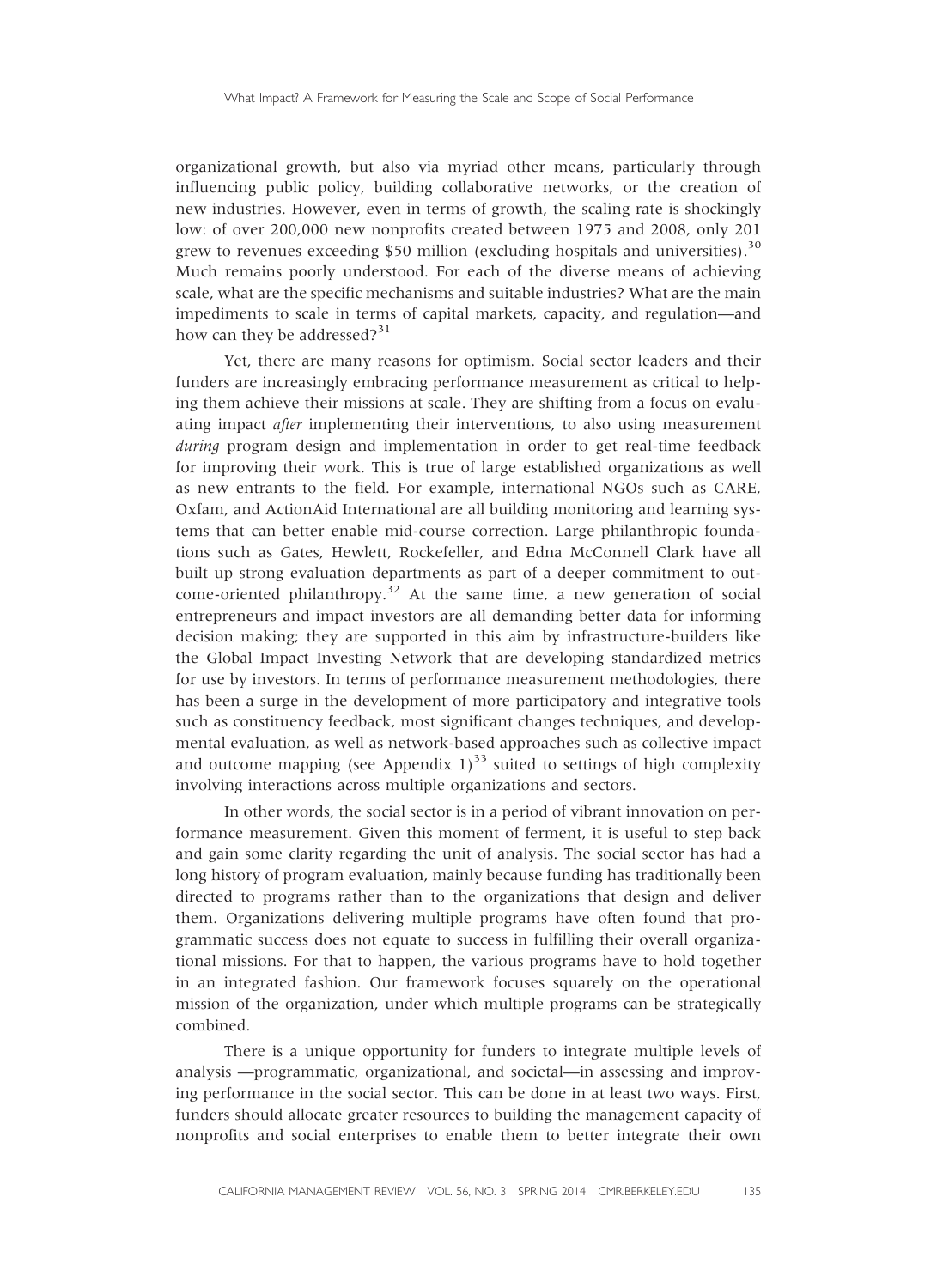programs. Funders should view themselves as part of a syndicate to enable mission success, even though a large part of their funding may be earmarked for programs. The three examples cited—Acumen, Robin Hood Foundation, and Millennium Challenge Corporation—all devote resources to such organizational capacity building, but they are the exception rather than the rule. The general trend has been in the opposite direction: towards a reduction in capacity building and other overhead costs in favor of direct funding to programs where the results are easier to measure. However, the experience of venture capital, and increasingly of venture philanthropy, has shown that investments in human and systems capacities are foundational to generating longer-term results. It is difficult for an operating organization to think strategically when it is at the mercy of different funders with different programmatic goals.

Second, funders should turn their attention to their own performance and impact, while easing off on their demands for operating organizations to prove their impacts. Foundations, governments, and impact investors are uniquely positioned—at a higher level in the organizational ecosystem than their grantees or investees—to see how the work of several operating organizations fits together to achieve impacts that are greater than the sum of the parts. They are also better resourced than most nonprofits and social enterprises to commission such research. Impacts on systemic societal problems are unlikely to be achieved by organizations acting alone; it thus makes more sense for funders rather than operating organizations to take on the challenge of measuring those impacts. In other words, nonprofits and social enterprises that operate in a niche should measure their outputs, and sometimes their outcomes, within that niche. Funders that operate higher up in the ecosystem should measure impacts at a societal level. While a handful of foundations (such as Gates, Hewlett, and McConnell Clark) are already oriented in that direction, the vast majority of funders, both institutional and individual, are still in the business of providing support for programs yet expecting systemic benefits. Bridging these multiple gaps—between performance at the level of programs, organizations, and society—will require funders to think more strategically about the different organizations and programs they fund so that their collective investment can achieve systemic impacts, with each individual piece playing its role. As with any organization in the social sector, doing so will require clarity about their operational mission, scale, and scope.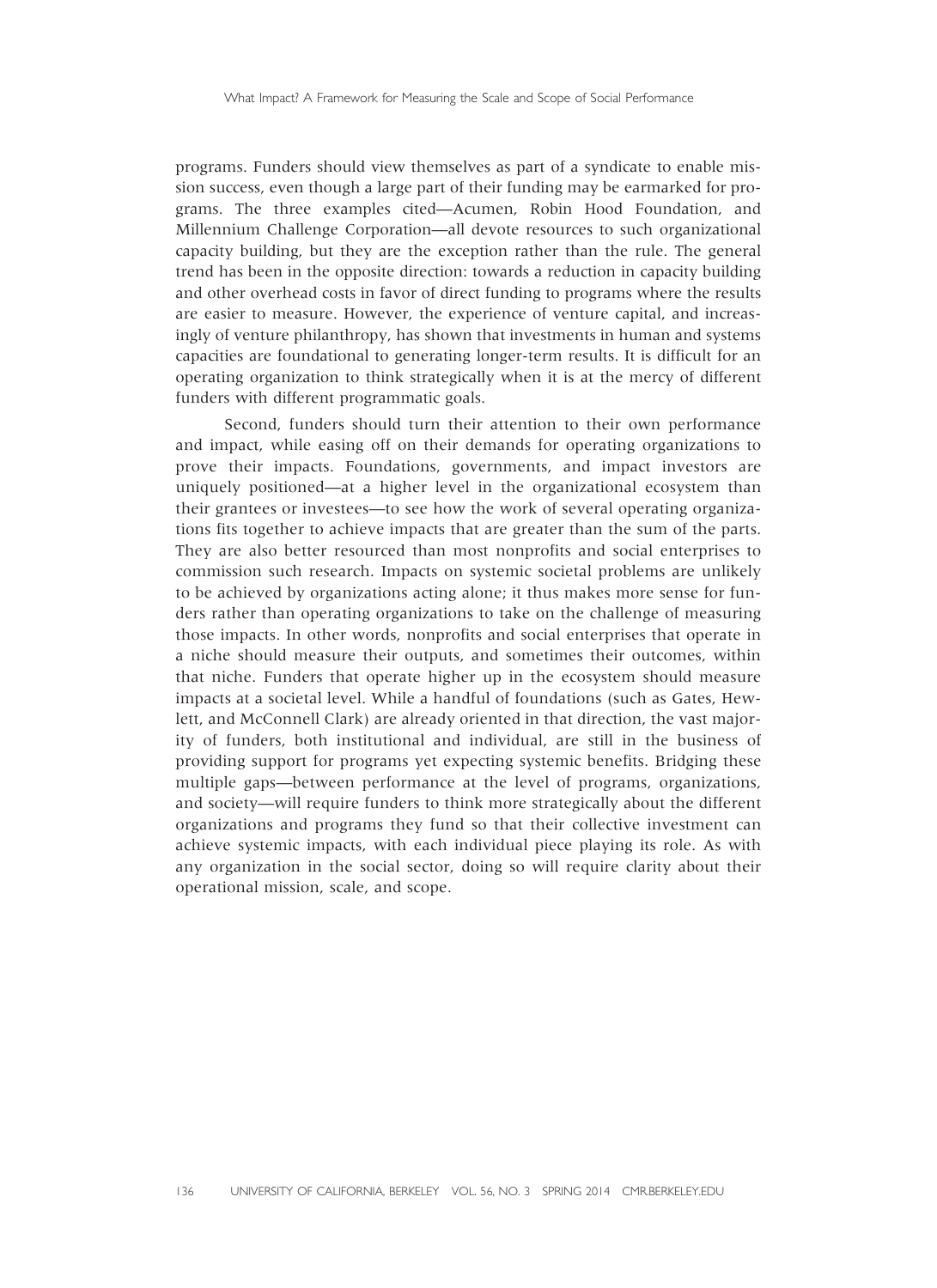| Method                                                                                            | Advances<br>Key                                                                                                                                                                                                                                                     | Innovators and Users<br>(examples)                                                                                                                                                                                                                                                | Sample Resources                                                                                                                                                                                                                                                                                                                                                                                                                                                                     |
|---------------------------------------------------------------------------------------------------|---------------------------------------------------------------------------------------------------------------------------------------------------------------------------------------------------------------------------------------------------------------------|-----------------------------------------------------------------------------------------------------------------------------------------------------------------------------------------------------------------------------------------------------------------------------------|--------------------------------------------------------------------------------------------------------------------------------------------------------------------------------------------------------------------------------------------------------------------------------------------------------------------------------------------------------------------------------------------------------------------------------------------------------------------------------------|
| Outcome Management<br>Frameworks, Results<br>Based Management,<br>Logic Models or<br>Logic Models | outputs, outcomes and impacts.<br>intervention: inputs, activities,<br>Identifies and links the key<br>results expected from an                                                                                                                                     | European Commission (EC)<br>W.K. Kellogg Foundation<br>United Way of America<br>United States (USAID)<br>Innovation Network<br>Urban Institute                                                                                                                                    | documents/tools/europeaid_adm_pcm_guidelines_2004_<br>http://www.wkkf.org/knowledge-center/resources/2006/<br>http://usaidsite.carana.com/content/logical-framework-lf<br>http://ec.europa.eu/europeaid/multimedia/publications/<br>http://www.innonet.org/client_docs/File/logic_model_<br>02/wk-kellogg-foundation-logic-model-development-<br>http://www.urban.org/publications/310776.html<br>http://pdf.usaid.gov/pdf_docs/PNABN963.pdf<br>workbook.pdf<br>guide.aspx<br>en.pdf |
| <b>Expected Return and</b><br>Cost Effectiveness                                                  | by quantifying benefits and costs, thus<br>investors to optimize social value per<br>Measures social value of investments<br>enabling comparison across potential<br>unit of investment, often referred<br>investments. Used primarily by<br>to as impact investing | Acumen Fund - best available<br>Social Return on Investment<br>charitable option (BACO)<br>Corporation - economic<br>Robin Hood Foundation<br>REDF - social retum on<br>benefit-cost ratios (BCR)<br>Millennium Challenge<br>rate of return (ERR)<br>(SROI) Network<br>investment | http://acumen.org/wp-content/uploads/2007/01/BACO%<br>http://www.yourunitedway.org/outcome-measurements<br>http://www.mcc.gov/pages/activities/activity/economic-<br>http://acumen.org/blog/news/the-method-behind-our-<br>http://www.redf.org/leam-from-redf/publications/119<br>20Concept%20Paper_01.24.071.pdf<br>http://www.robinhood.org/metrics<br>http://www.thesroinetwork.org<br>ates-of-retum<br>metrics                                                                   |
| Experimental Methods<br>Randomized Control<br>Trials (RCT                                         | outcomes in groups that receive an<br>those that do not.<br>size of that impact, by comparing<br>intervention, and measures the<br>Assesses the impact of an<br>ntervention to                                                                                      | Innovations for Poverty Action<br>Abdul Latif Jameel Poverty<br>Action Lab, MIT                                                                                                                                                                                                   | http://www.povertyactionlab.org/methodology<br>http://poverty-action.org/provenimpact                                                                                                                                                                                                                                                                                                                                                                                                |

APPENDIX 1. Methods for Assessing Social Performance (continued on next page)

APPENDIX 1. Methods for Assessing Social Performance (continued on next page)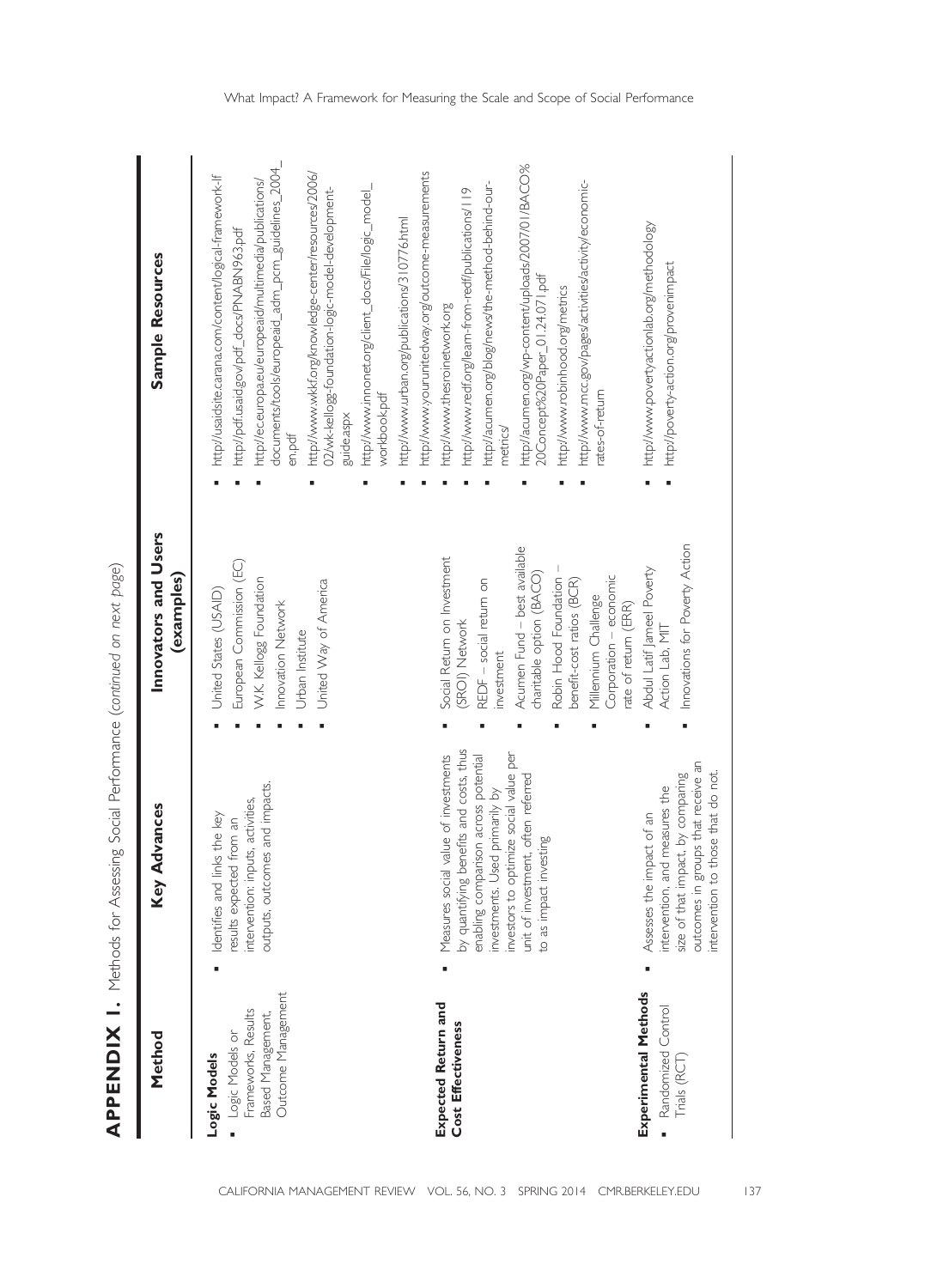| Method                                                                                                                                                                                                     | Advances<br>Key                                                                                                                                                                                                                                                                                                                                                                                                                                                                                                                                                                                                                                                                                                                              | Innovators and Users<br>(examples)                                                                                                                                                                                                                                                                                       | Sample Resources                                                                                                                                                                                                                                                                                                                                                                                                                                                                                                                                            |
|------------------------------------------------------------------------------------------------------------------------------------------------------------------------------------------------------------|----------------------------------------------------------------------------------------------------------------------------------------------------------------------------------------------------------------------------------------------------------------------------------------------------------------------------------------------------------------------------------------------------------------------------------------------------------------------------------------------------------------------------------------------------------------------------------------------------------------------------------------------------------------------------------------------------------------------------------------------|--------------------------------------------------------------------------------------------------------------------------------------------------------------------------------------------------------------------------------------------------------------------------------------------------------------------------|-------------------------------------------------------------------------------------------------------------------------------------------------------------------------------------------------------------------------------------------------------------------------------------------------------------------------------------------------------------------------------------------------------------------------------------------------------------------------------------------------------------------------------------------------------------|
| <b>Systematic Reviews</b><br>Relationship-Based<br>Participatory and<br>Methods                                                                                                                            | Sums up the best available research<br>synthesizing results of numerous<br>question through<br>on an issue or<br>studies.                                                                                                                                                                                                                                                                                                                                                                                                                                                                                                                                                                                                                    | International Initiative for Impact<br>Campbell Collaboration<br>Evaluation (3ie)                                                                                                                                                                                                                                        | http://www.campbellcollaboration.org/<br>www.3ieimpact.org                                                                                                                                                                                                                                                                                                                                                                                                                                                                                                  |
| Constituency Feedback<br>Poverty<br>Most Significant Changes;<br>Rural Appraisal (PRA) and<br>and Perception Reports<br>Story-Based Evaluation<br>Participatory<br>Participatory<br>Assessment<br>variants | Adapts PRA techniques to policy issues,<br>Draws out knowledge of local people<br>relying on field-level stories of change<br>thus including the poor in discussions<br>community feedback on NGOs) that<br>constituents about performance (e.g.,<br>without the use of preset indicators,<br>is then benchmarked against peers.<br>and the systematic selection of the<br>in analyzing their own realities as a<br>listeners rather than<br>most significant of these stories by<br>Outsiders serve as<br>Identifies impacts and changes<br>basis for planning anti-poverty<br>grantee feedback on funders,<br>Solicits the perceptions of<br>on policy priorities.<br>designated panels.<br>facilitators and<br>interventions.<br>experts. | Institute of Development Studies<br>Center for Effective Philanthropy<br>Environment & Development<br>U.N. Food and Agriculture<br>M&E News (Rick Davies)<br>Clear Horizon (Jess Dart)<br>International Institute for<br>Keystone Accountability<br>Organization (FAO)<br>(Robert Chambers)<br>Youth Truth<br>World Bank | http://www.ids.ac.uk/publication/from-pra-to-pla-to-pluralism-<br>http://www.keystoneaccountability.org/about/publicreport/<br>http://clearhorizon.com.au/category/resource-hub/most-<br>http://www.effectivephilanthropy.org/index.php?page=<br>http://www.fao.org/docrep/W3241E/w3241e09.htm<br>http://www.iied.org/participatory-learning-action<br>http://www.mande.co.uk/docs/MSCGuide.pdf<br>http://www.youthtruthsurvey.org/students<br>http://go.worldbank.org/QAASG4TK80<br>practice-and-theory<br>significant-change/<br>assessment-tools<br>what |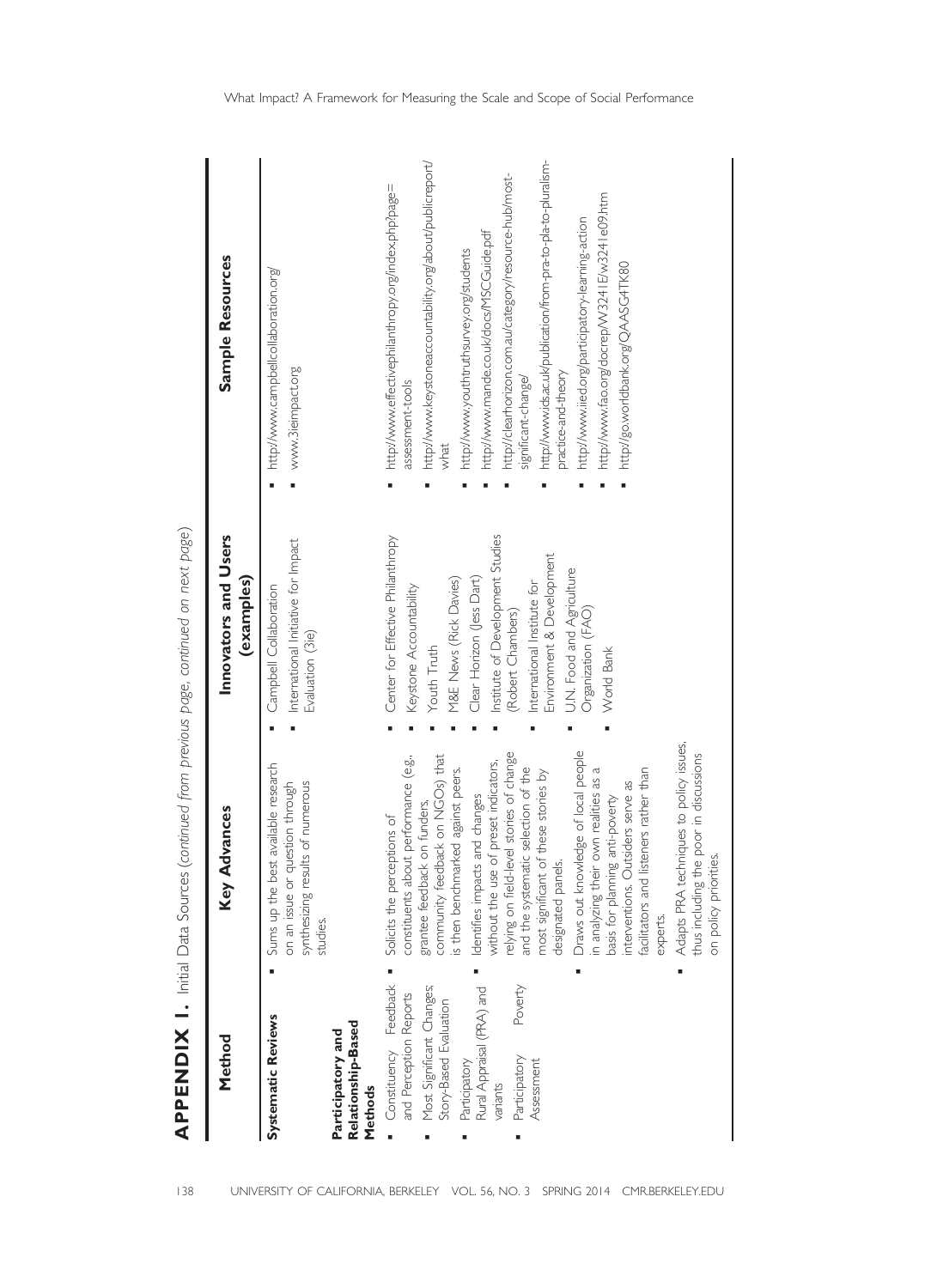| Method                                                                                                                                      | Advances<br>Key                                                                                                                                                                                                                                                                                                                                                                                                                                                                                     | Innovators and Users<br>(examples)                                                                                                                                                                                                                                                                                                                                                                                           | Sample Resources                                                                                                                                                                                                                                                                                                                                                                                                                                                                                                                                                                                                                                                                                                                                                                                    |
|---------------------------------------------------------------------------------------------------------------------------------------------|-----------------------------------------------------------------------------------------------------------------------------------------------------------------------------------------------------------------------------------------------------------------------------------------------------------------------------------------------------------------------------------------------------------------------------------------------------------------------------------------------------|------------------------------------------------------------------------------------------------------------------------------------------------------------------------------------------------------------------------------------------------------------------------------------------------------------------------------------------------------------------------------------------------------------------------------|-----------------------------------------------------------------------------------------------------------------------------------------------------------------------------------------------------------------------------------------------------------------------------------------------------------------------------------------------------------------------------------------------------------------------------------------------------------------------------------------------------------------------------------------------------------------------------------------------------------------------------------------------------------------------------------------------------------------------------------------------------------------------------------------------------|
| Integrative Approaches<br>Planning, and Evaluation<br>and Complex Systems<br>Community Change,<br>Strategic Learning,<br>Collective Impact, | to strategy using methods such as<br>Links performance measurement<br>complex, nonlinear, and adaptive<br>problems by building a common<br>systems that cannot be precisely<br>agenda and shared measures of<br>evaluation, balanced scorecards,<br>strategy maps, dashboards and<br>approaches for understanding<br>formative and developmental<br>Brings together organizations<br>across sectors to solve social<br>Emergent set of ideas and<br>related tools.<br><b>SUCCESS.</b><br>predicted. | Blue Avocado and CompassPoint<br>Ascendant Strategy Management<br>McKinsey & Company Social<br>FSG Social Impact Advisors<br>International Development<br>Grassroots Business Fund<br>ActionAid International<br>FSG (collective impact)<br>New England Complex<br>iScale (for networks)<br>(outcome mapping)<br>Full Frame Initiative<br>Bridgespan Group<br>Research Centre<br>Systems Institute<br>Sector Office<br>Group | http://www.actionaidusa.org/publications/alps-accountability-<br>http://www.scalingimpact.net/files/IDRC_Network_IPARL_<br>http://www.fsg.org/OurApproach/StrategicEvaluation.aspx<br>http://www.ascendantsmg.com/wiki/index.cfm/Balanced_<br>http://www.gbfund.org/sites/default/files/iPAL%20Frame<br>http://www.fsg.org/OurApproach/CollectiveImpact.aspx<br>http://www.bridgespan.org/Publications-and-Tools/<br>http://fullframeinitiative.org/resources/evaluation/<br>http://www.blueavocado.org/content/nonprofit-<br>http://www.necsi.edu/research/intemational/<br>dashboard-and-signal-light-boards<br>http://www.outcomemapping.ca/<br>Performance-Measurementaspx<br>leaming-and-planning-system<br>http://lsi.mckinsey.com/<br>work%20Factsheet.pdf<br>Paper_Final_0.pdf<br>Scorecard |

**APPENDIX 1.** Initial Data Sources (continued from previous page) (continued from previous page) APPENDIX 1. Initial Data Sources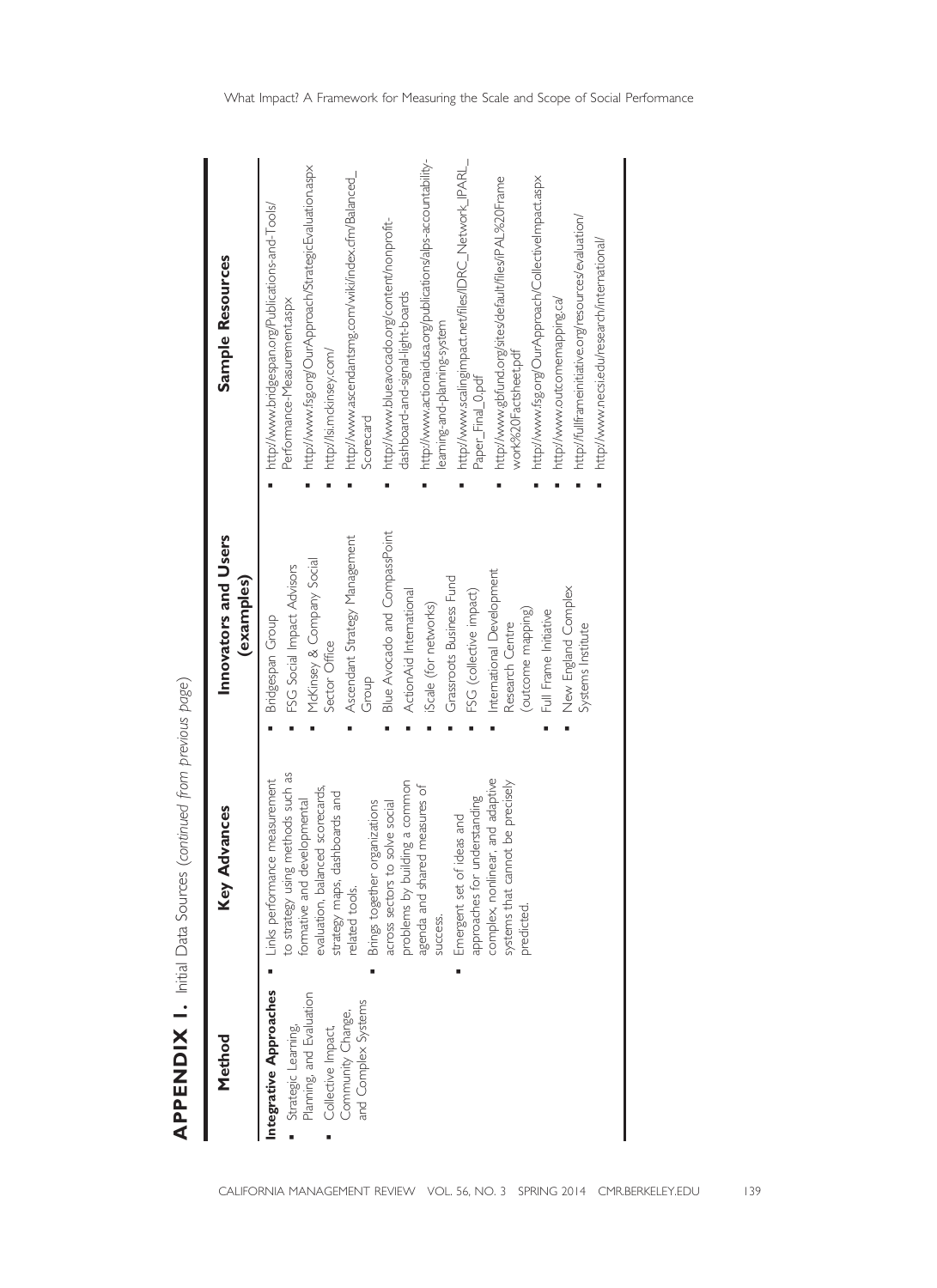# Notes

- 1. See, for example, A. Ebrahim and E. Weisband, eds., Global Accountabilities: Participation, Pluralism, and Public Ethics (Cambridge: Cambridge University Press, 2007); L. Jordan and P. Van Tuijl, eds., NGO Accountability: Politics, Principles and Innovations (London and Sterling, VA: Earthscan, 2006); K.P. Kearns, Managing for Accountability: Preserving the Public Trust in Nonprofit Organizations (San Francisco, CA: Jossey-Bass, 1996).
- 2. See, for example, P. Brest and H. Harvey, Money Well Spent: A Strategic Plan for Smart Philanthropy (New York, NY: Bloomberg Press, 2008); L.R. Crutchfield and H.M. Grant, Forces for Good: The Six Practices of High-Impact Nonprofits (San Francisco, CA: Jossey-Bass, 2008); Monitor Institute, "Investing for Social and Environmental Impact: A Design for Catalyzing an Emerging Industry," Monitor Institute, 2009.
- 3. H. Hwang and W.W. Powell, "The Rationalization of Charity: The Influences of Professionalism in the Nonprofit Sector," Administrative Science Quarterly 54/2 (June 2009): 268-298; M. Power, The Audit Society: Rituals of Verification (Oxford: Oxford University Press, 1999).
- 4. P. Brest, H. Harvey, and K. Low, "Calculated Impact," Stanford Social Innovation Review, 7/1 (Winter 2009) 50-56; M. Marino, Leap of Reason: Managing to Outcomes in an Era of Scarcity (Washington, D.C.: Venture Philanthropy Partners, 2011); T.J. Tierney and J.L. Fleishman, Give Smart: Philanthropy that Gets Results (New York, NY: Public Affairs, 2011).
- 5. C. Roche, Impact Assessment for Development Agencies: Learning to Value Change (Oxford: Oxfam GB, 1999), p. 21.
- 6. Crutchfield and Grant, op. cit., p. 24.
- 7. H. Jones, "The 'gold standard' is not a silver bullet for evaluation," London, Overseas Development Institute, 2009.
- 8. L. Bickman, "The Functions of Program Theory," in L. Bickman, ed., Using Program Theory in Evaluation, New Directions for Program Evaluation (San Francisco, CA: Jossey-Bass, 1987); P.J. Rogers, "Using Programme Theory to Evaluate Complicated and Complex Aspects of Interventions," Evaluation, 14/1 (January 2008): 29-48; C H. Weiss, Evaluation Research: Methods for Assessing Program Effectiveness (Englewood Cliffs, NJ: Prentice-Hall, 1972); J. Wholey, Evaluation: Promise and Performance (Washington, D.C.: Urban Institute Press, 1979).
- 9. J. C. Sawhill and D. Williamson, "Mission Impossible? Measuring Success in Nonprofit Organizations," Nonprofit Management and Leadership 11/3 (Spring 2001): 371-386.
- 10. United Way of America, "Agency Experiences with Outcome Measurement: Survey Findings," Report 0196, Alexandria, VA, 2000.
- 11. P.D. Hall, "A Solution is a Product in Search of a Problem: A History of Foundations and Evaluation Research," 2005, <www.hks.harvard.edu/fs/phall/EVALUATION.pdf: 33>.
- 12. P. Frumkin, Strategic Giving: The Art and Science of Philanthropy (Chicago, IL: University of Chicago, 2006).
- 13. M. Kramer, R. Graves, J. Hirschhorn, and L. Fiske, "From Insight to Action: New Directions in Foundation Evaluation," FSG Social Impact Advisors, 2007, p. 5.
- 14. "Interview—Paul Brest, Jed Emerson, Katherina Rosqueta, Brian Trelstad and Michael Weinstein," Alliance Magazine, April 1, 2009, <www.alliancemagazine.org/node/2128>; B. Trelstad, "Simple Measures for Social Enterprise," Innovations, 3/3 (2008); M.M. Weinstein (with C.E. Lamy), "Measuring Success: How Robin Hood Estimates the Impact of Grants," New York, NY, Robin Hood Foundation, 2009.
- 15. B. Glasrud, "The Muddle of Outcome Measurement: Be Careful How You Measure Programs," Nonprofit World, 19/6 (November/December 2001): 35; S. Torjman, "Are Outcomes the Best Outcome?" Ottawa, Caledon Institute of Social Policy, 1999.
- 16. G. Hernández and M.G. Visher, "Creating a Culture of Inquiry: Changing Methods—and Minds—on the Use of Evaluation in Nonprofit Organizations," San Francisco, CA, The James Irvine Foundation, 2001, p. 2.
- 17. The challenges of performance measurement, scale, and scope facing these two organizations are elaborated in two cases: "Aravind Eye Hospital, Madurai, India: In Service for Sight," Harvard Business School Case Number 593098, 2009; "Harlem Children's Zone: Driving Performance with Measurement and Evaluation," Harvard Business School Case Number 303109, 2004.
- 18. T. Vickers, "Driving Down the Cost of High-Quality Care: Lessons from the Aravind Eye Care System," interview with Dr. Srinivasan, Health International, 11 (2011): 23.
- 19. For resources on theory of change, see: ActKnowledge, "Theory of Change," 2010, <www .theoryofchange.org>; Andrea A. Anderson, "Theory of Change as a Tool for Strategic Planning: A Report on Early Experiences," New York, NY, Aspen Institute Roundtable on Community